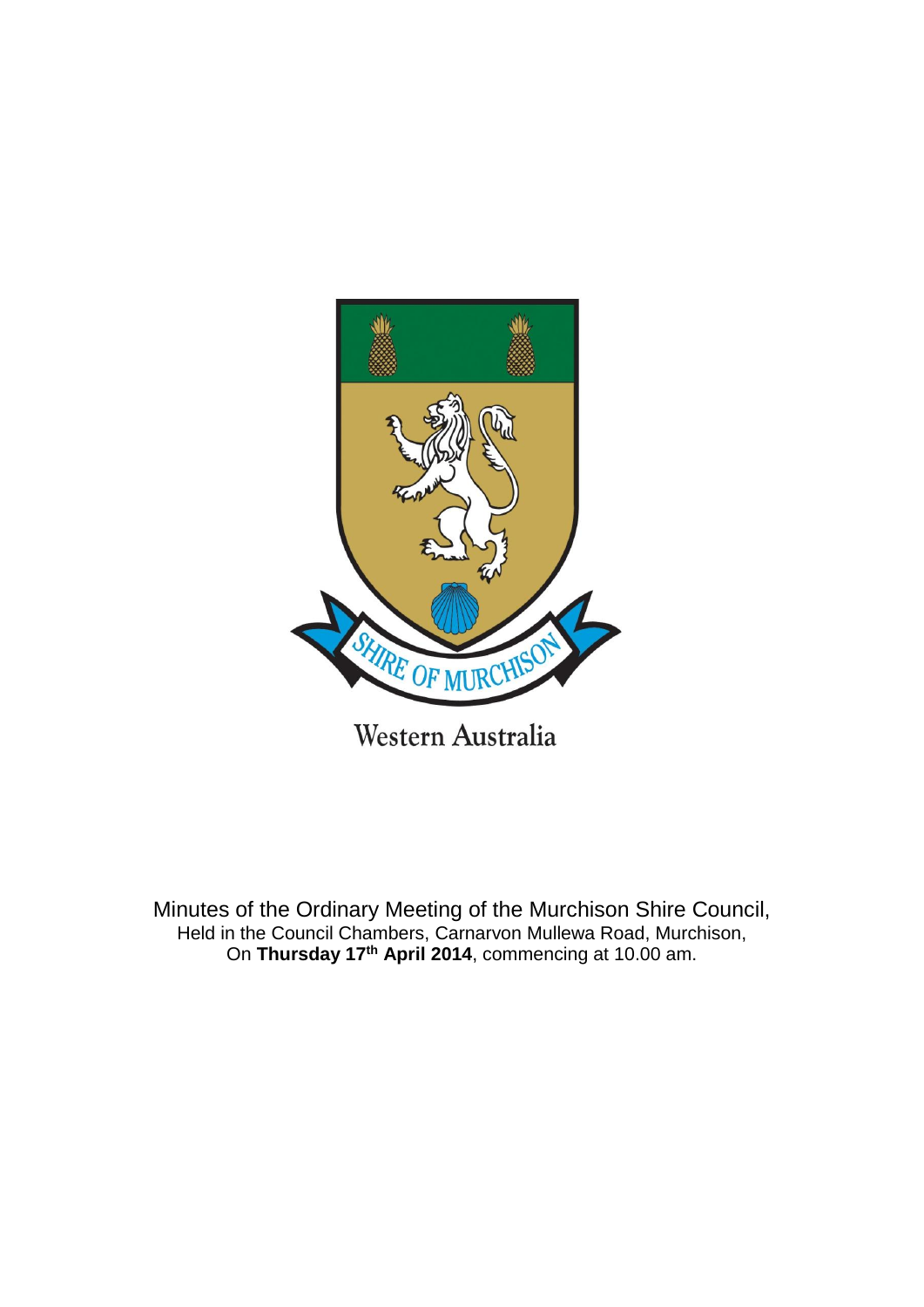#### *TABLE OF CONTENTS*

| $\mathbf 1$ . | DECLARATION OF OPENING/ANNOUNCEMENT OF VISITORS 3                        |  |
|---------------|--------------------------------------------------------------------------|--|
| 2.            | RECORD OF ATTENDANCE/APOLOGIES/LEAVE OF ABSENCE 3                        |  |
| 3.            | RESPONSE TO PREVIOUS PUBLIC QUESTIONS TAKEN ON NOTICE 3                  |  |
| 4.            |                                                                          |  |
|               | 4.1                                                                      |  |
| 5.            |                                                                          |  |
| 6.            |                                                                          |  |
| 7.            | NOTICE OF ITEMS TO BE DISCUSSED BEHIND CLOSED DOORS5                     |  |
| 8.            |                                                                          |  |
|               | 8.1                                                                      |  |
|               | 8.2                                                                      |  |
| 9.            | ANNOUNCEMENTS BY PRESIDING PERSON WITHOUT DISCUSSION5                    |  |
| 10.           |                                                                          |  |
| 11.           |                                                                          |  |
| 12.           |                                                                          |  |
| 13.           |                                                                          |  |
|               | 13.1                                                                     |  |
|               | 13.2                                                                     |  |
| 14.           | 14.1                                                                     |  |
|               | 14.2                                                                     |  |
| 15.           |                                                                          |  |
|               | Crosslands Community Fund Committee Meeting - 18th March 2014 11<br>15.1 |  |
| 16.           |                                                                          |  |
|               | 16.1                                                                     |  |
|               | 16.2                                                                     |  |
|               | 16.3                                                                     |  |
|               |                                                                          |  |
|               | 17.1                                                                     |  |
|               | 18.1                                                                     |  |
|               | 18.2                                                                     |  |
|               | 18.3                                                                     |  |
| 19.           |                                                                          |  |
| 20.           |                                                                          |  |
| 21.           |                                                                          |  |
|               | 21.1                                                                     |  |
| 22.           |                                                                          |  |
|               | 22.1                                                                     |  |
| 23.           |                                                                          |  |
|               |                                                                          |  |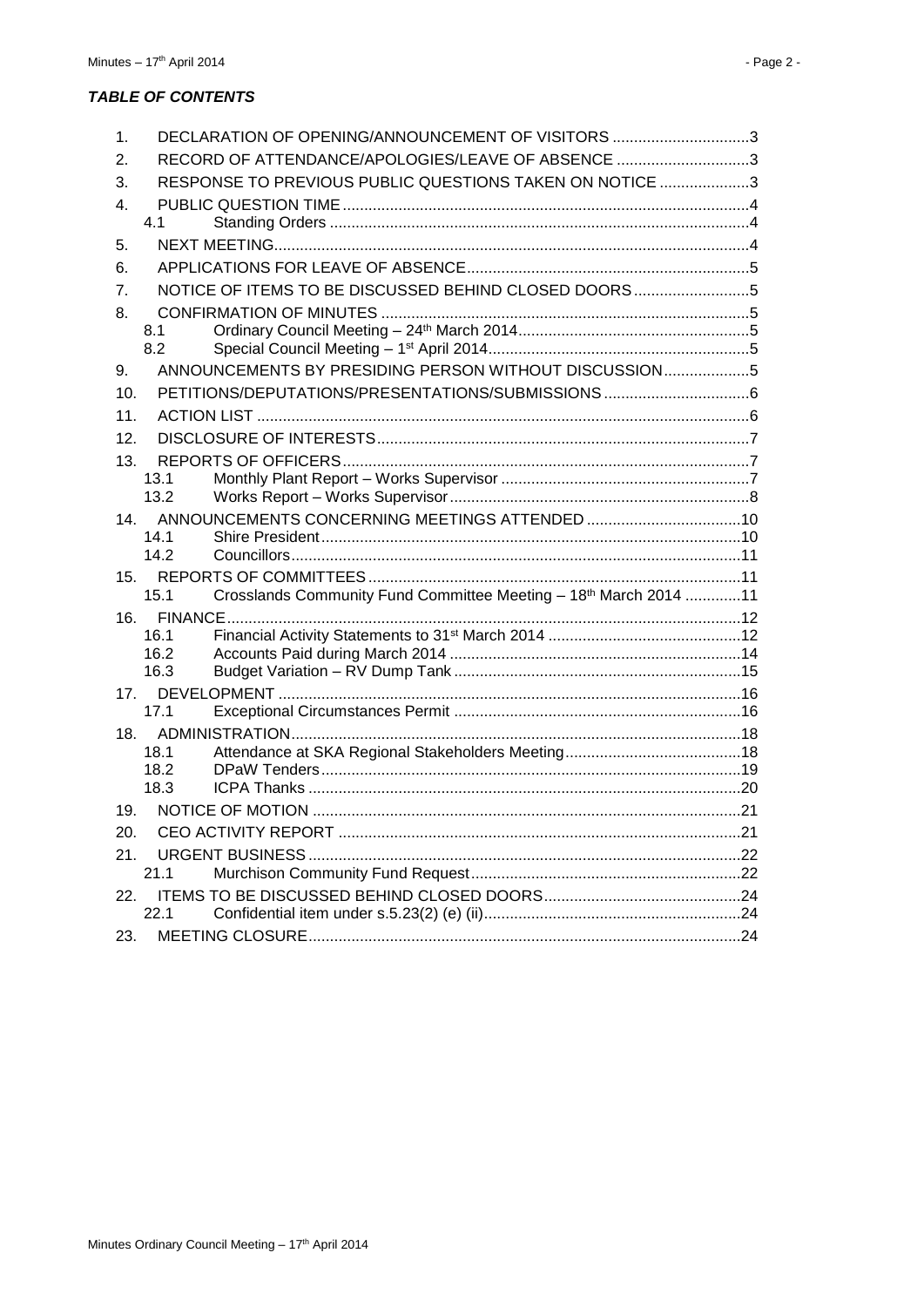#### <span id="page-2-0"></span>**1. DECLARATION OF OPENING/ANNOUNCEMENT OF VISITORS**

The Shire President declared the meeting open at 10.10am.

#### <span id="page-2-1"></span>**2. RECORD OF ATTENDANCE/APOLOGIES/LEAVE OF ABSENCE**

#### **Elected Members:**

Councillor M Halleen, Shire President Councillor R E Foulkes-Taylor, Deputy Shire President Councillor S A Broad Councillor P Squires Councillor A Whitmarsh Councillor M Williams

#### **Staff:**

Jenny Goodbourn – Chief Executive Officer Brian Wundenberg - Works Supervisor

**Apologies:** Dianne Daniels – Deputy CEO

#### **Leave of Absence:**

Nil. Leave of Absence has been approved for Cr Squires but was not required.

#### **Public Gallery:**

Nil

#### <span id="page-2-2"></span>**3. RESPONSE TO PREVIOUS PUBLIC QUESTIONS TAKEN ON NOTICE**

Question taken on notice at the Ordinary Council meeting of 24<sup>th</sup> March 2014.

Mrs Bridget Seaman, Murgoo Station, Murchison

Q.1 *Mr President* 

*Do you believe that it is acceptable for a Murchison business operator and Murchison Shire councillor to utilize council resources to advertise for staff to fill a vacancy on a job his company was under contract to the shire to complete?*

*It could be argued that the contractor was making the local community aware of the availability of work … but it could also be argued that "being a councillor" may muddy the water by using the Murchison Shire administration staff and email list for his own business related, and council related communication purposes, I look forward to your response to this question at the next full council meeting, after council has received the appropriate departmental advice.*

Response sent to Mrs Seaman on the 7<sup>th</sup> April 2014:-



# Shire of Murchison

"The Shire with no Town"

Carnarvon-Mullewa Road, Murchison, W.A. Postal Address: PO Box 61, MULLEWA WA 6630 Tel (08) 9963 7999 Fax (08) 9963 7966 Website: [www.murchison.wa.gov.au](http://www.murchison.wa.gov.au/) E-mail[: admin@murchison.wa.gov.au](mailto:admin@murchison.wa.gov.au)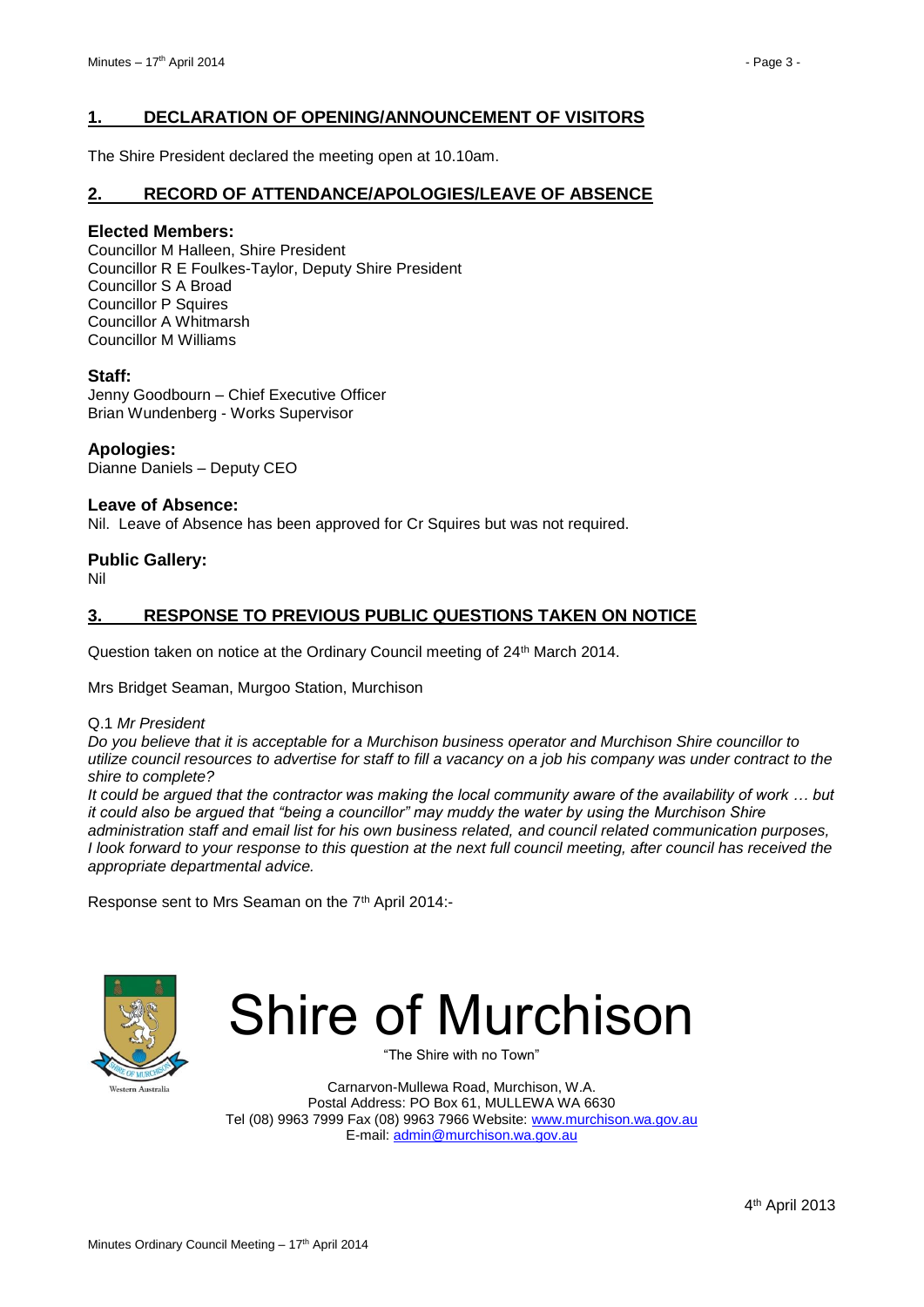Mrs Bridget Seaman Murgoo Station YALGOO WA 6535

Dear Bridget

#### **Re: Question Taken on Notice Council meeting 24th March 2014**

I am writing in response to the question which you presented to council and which was taken on notice at the meeting on Monday 24<sup>th</sup> March 2014.

Council have concluded that Councillor Squire's actions were within the boundaries of appropriate and responsible behaviour for a councillor.

The CEO contacted the Department of Local Government and Communities and Jenni Law agreed that there was no issue with the email. It is an established practice of the shire to allow all community members, including councillors, to use shire resources for community communication.

Also after reading though the Local Government (Rules of Conduct) Regulations 2007 we could not see where Councillor Squires had breached any regulations. The CEO had given authorisation for the said community notice.

We would like to bring to your notice that in the shire meeting of August 17<sup>th</sup> 2012 you proposed a notice of a motion (19.1) regarding tenders and any work opportunities with CSIRO and SKA. The motion was passed requesting CSIRO to notify the shire of any such matters so that they could be distributed to the community. Whilst Councillor Squires' community notice did not relate to either CSIRO or SKA Council believe that his notice was in the spirit of the motion.

The result of the community notice was that a local person son was employed.

I hope that I have been able to relieve your concerns regarding both the Council's and Councillor Squires actions.

Yours sincerely, Cr. Mark Halleen President Shire of Murchison

#### <span id="page-3-0"></span>**4. PUBLIC QUESTION TIME**

Nil

#### <span id="page-3-1"></span>**4.1 Standing Orders**

*Council Decision:*

**Moved: Councillor Broad Seconded: Councillor Foulkes-Taylor**

**That the following Local Law-Standing Orders 2001 be stood down:**

8.2 Limitation on the number of speeches

8.3 Duration of speeches

**Carried For: 6 Against: 0**

#### <span id="page-3-2"></span>**5. NEXT MEETING**

The next meeting is scheduled for Friday 16th May 2014.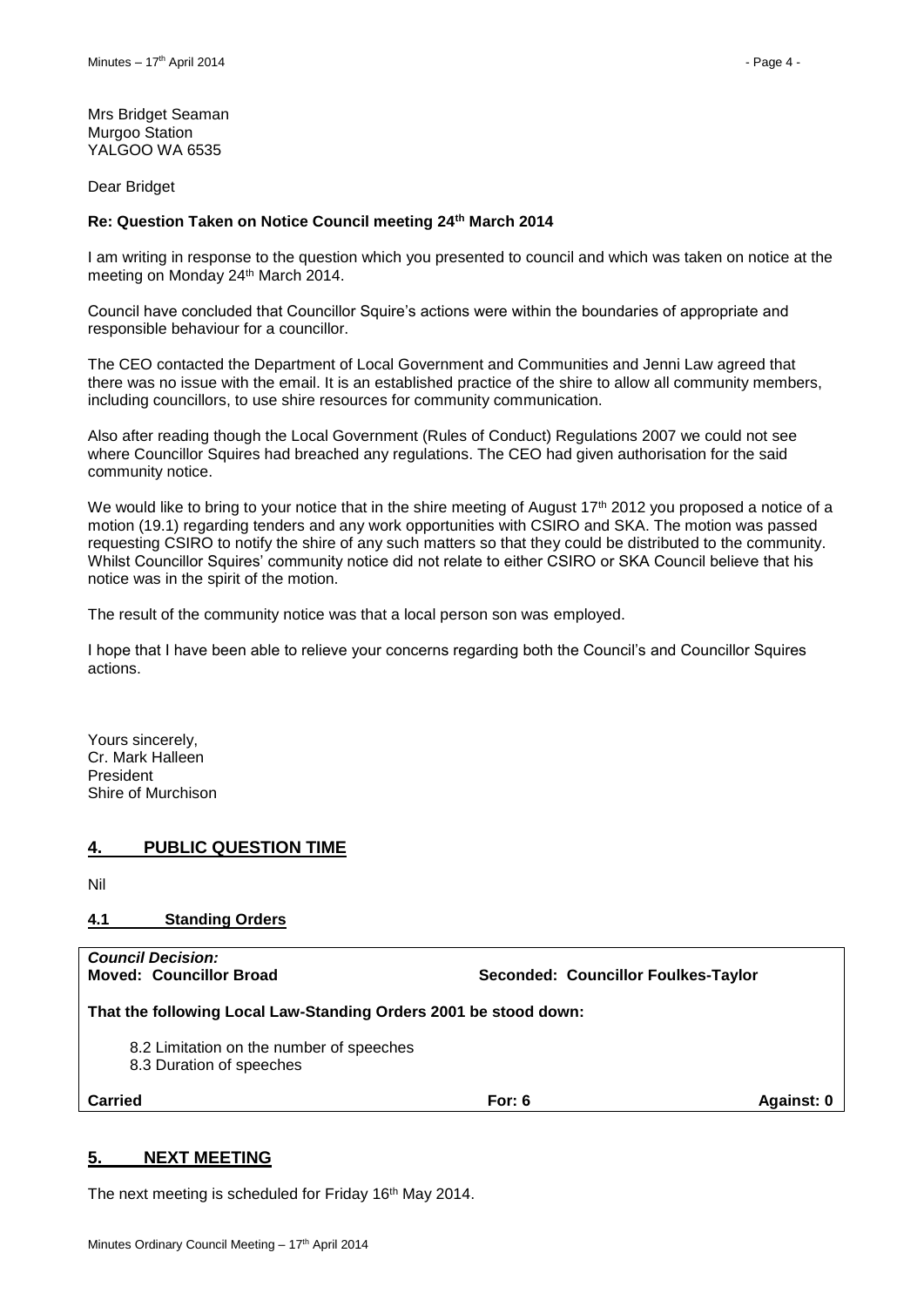### <span id="page-4-0"></span>**6. APPLICATIONS FOR LEAVE OF ABSENCE**

| <b>Council Decision:</b>           |                                     |
|------------------------------------|-------------------------------------|
| <b>Moved: Councillor Whitmarsh</b> | <b>Seconded: Councillor Squires</b> |

That Councillor Broad be granted Leave of Absence from the May 2014 meeting.

**Carried For: 6 Against: 0**

#### <span id="page-4-1"></span>**7. NOTICE OF ITEMS TO BE DISCUSSED BEHIND CLOSED DOORS**

There is one item to be discussed behind closed doors.

#### <span id="page-4-2"></span>**8. CONFIRMATION OF MINUTES**

#### <span id="page-4-3"></span>**8.1 Ordinary Council Meeting – 24 th March 2014**

#### **Background:**

Minutes of the Ordinary Meeting of Council have previously been circulated to all Councillors.

#### **Recommendation:**

That the minutes of the Ordinary Council meeting held on 24 th March 2014 be confirmed as an accurate record of proceedings

#### **Voting Requirements:**

Simple majority

| <b>Council Decision:</b>         |  |
|----------------------------------|--|
| <b>Moved: Councillor Squires</b> |  |

That the minutes of the Ordinary Council meeting held on 24<sup>th</sup> March 2014 be confirmed as an accurate record of proceedings

**Carried For: 6 Against: 0**

#### <span id="page-4-4"></span>**8.2 Special Council Meeting – 1 st April 2014**

#### **Background:**

Minutes of the Special Meeting of Council have previously been circulated to all Councillors.

#### **Recommendation:**

That the minutes of the Special Council meeting held on 1<sup>st</sup> April 2014 be confirmed as an accurate record of proceedings.

#### **Voting Requirements:**

Simple majority

# *Council Decision:*

**Moved: Councillor Broad Seconded: Councillor Whitmarsh**

**Seconded: Councillor Williams** 

That the minutes of the Special Council meeting held on 1<sup>st</sup> April 2014 be confirmed as an accurate record of proceedings.

**Carried For: 6 Against: 0**

#### <span id="page-4-5"></span>**9. ANNOUNCEMENTS BY PRESIDING PERSON WITHOUT DISCUSSION** Nil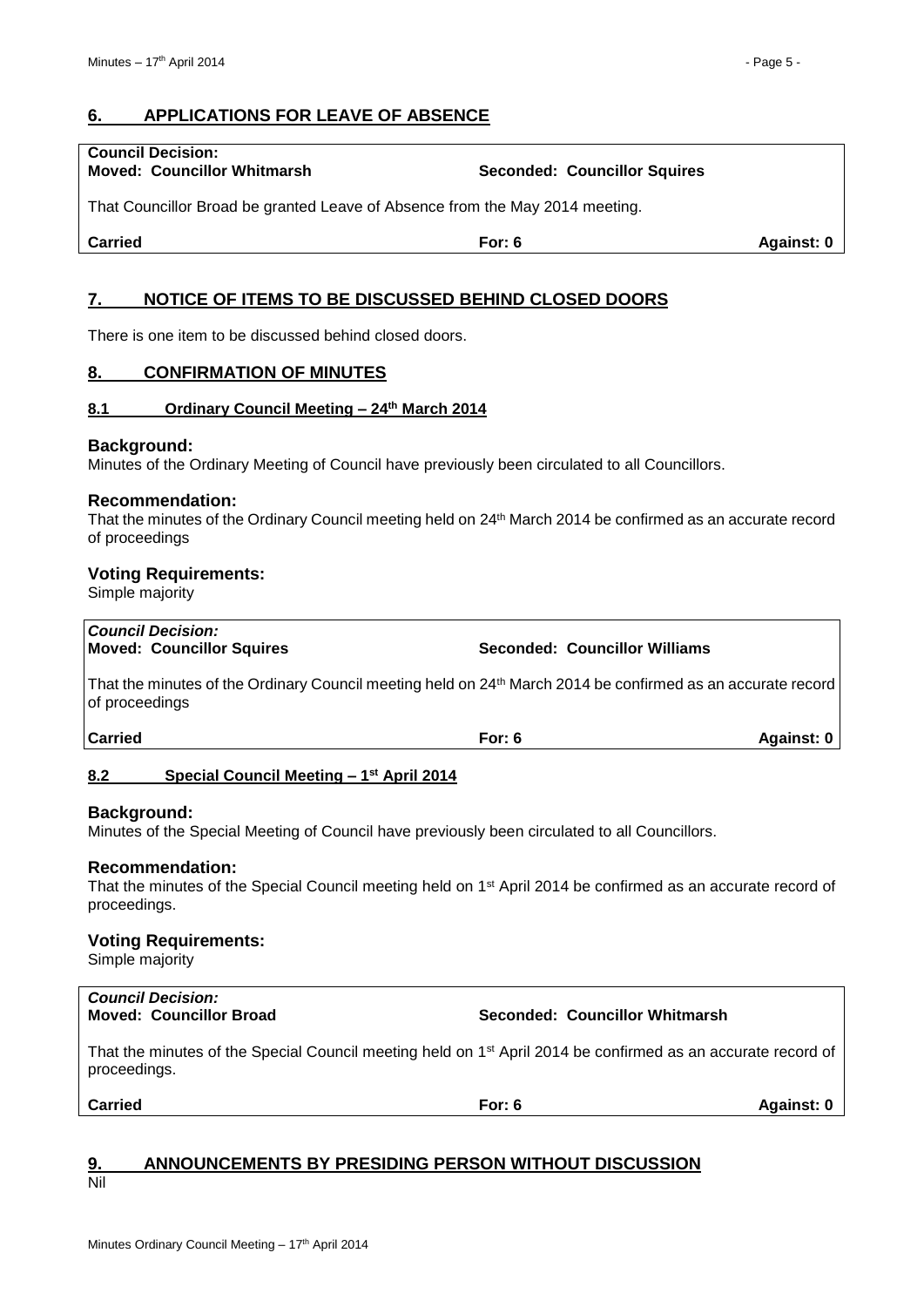#### <span id="page-5-0"></span>**10. PETITIONS/DEPUTATIONS/PRESENTATIONS/SUBMISSIONS**

#### Nil

#### <span id="page-5-1"></span>**11. ACTION LIST**

| <b>No</b>        | <b>Item</b>                                                                                 | <b>Action</b>                                                                                                                                                                                                                                                                                                                                                                                         | <b>Status</b>                                                                     |
|------------------|---------------------------------------------------------------------------------------------|-------------------------------------------------------------------------------------------------------------------------------------------------------------------------------------------------------------------------------------------------------------------------------------------------------------------------------------------------------------------------------------------------------|-----------------------------------------------------------------------------------|
| 1.               | Improve shade house<br>south of Road House                                                  | Old wood and tatty shade cloth to be removed.<br>Two walls of artefacts to remain on display.                                                                                                                                                                                                                                                                                                         | Completed                                                                         |
| 2.               | <b>Classification of Pindar</b><br>Beringarra Road                                          | Pindar - Beringarra programme of works being<br>established.                                                                                                                                                                                                                                                                                                                                          | Ongoing                                                                           |
| 3.               | <b>Community Centre</b><br>Kitchen                                                          | Install Lockable Storage Area. Virtually complete<br>- final piece of architrave to be installed.<br>Architrave here                                                                                                                                                                                                                                                                                  | Will be finalised during<br>maintenance jobs<br>currently being<br>undertaken     |
| 4.               | Dust Suppression and<br>ongoing road agreement<br>issues                                    | Additional grade will be required before the end of<br>the year. Details being sent to request funding<br>under the agreement.<br>Response from James Abbot requesting further<br>detailed expenditure break-up and advising that<br>any additional grade we do will not be reimbursed<br>until 2014/15                                                                                               | Details being provided<br>and basis of payments<br>being queried.                 |
| 5.               | Contact CGG re gravel<br>road in their shire.<br>Carnarvon-Mullewa and<br>Beringarra-Pindar | Works currently being undertaken on the CGG<br>section of the Carnarvon Mullewa Road.<br>Co-operation between shires being established.                                                                                                                                                                                                                                                               | Completed                                                                         |
| 6.               | <b>Establishment of Working</b><br>Group for Accident<br>Prevention                         | Following Annual Electors Meeting 2013 -<br>community wished to set up accident prevention<br>group to help work towards road safety and<br>reduced RTA's. 4 people volunteered but as yet<br>no action. Had been envisaged this would be a<br>community group to provide suggestions/ideas to<br>Council but the CEO will call an inaugural<br>meeting and help with initial set up to get it going. | Inaugural meeting to<br>be called by CEO -<br>email sent to<br>interested parties |
| $\overline{7}$ . | Litter initiatives                                                                          | Anti litter poster completed. Signs ordered and<br>received.                                                                                                                                                                                                                                                                                                                                          | Signs to be installed at<br>appropriate places.                                   |
| 8.               | <b>Community Project Officer</b>                                                            | Community or Council to investigate the options<br>for moving towards having a Community project<br>Officer. Working group needed to nut out the<br>definitions of the position in order to progress it.                                                                                                                                                                                              | Advert in Monologue.                                                              |

Cr Broad noted that the shade house work at note 1 had been completed in the week prior to the meeting and the item is now completed.

There was general consensus that item 5 could also be removed following the fairly major works which the CGG have recently completed.

#### **Recommendation:**

That the Action List be accepted.

#### **Voting Requirements:**

Simple majority

| <b>Council Decision:</b><br><b>Moved: Councillor Squires</b> | <b>Seconded: Councillor Williams</b> |            |
|--------------------------------------------------------------|--------------------------------------|------------|
| That the Action List be accepted.                            |                                      |            |
| <b>Carried</b>                                               | For: $6$                             | Against: 0 |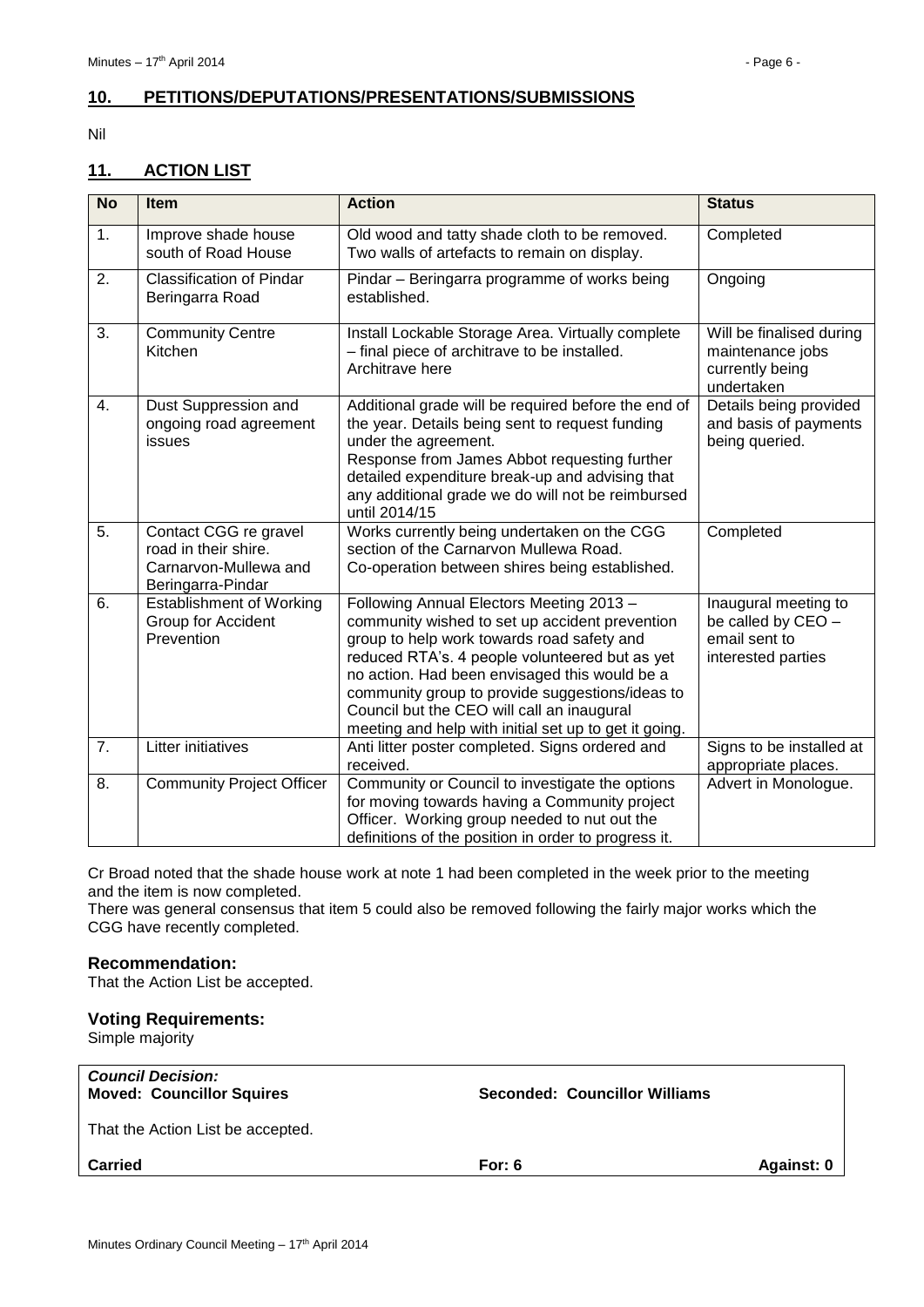### <span id="page-6-0"></span>**12. DISCLOSURE OF INTERESTS**

Cr Halleen – item 18.1 Cr Foulkes-Taylor – item 18.1

### <span id="page-6-1"></span>**13. REPORTS OF OFFICERS**

#### <span id="page-6-2"></span>**13.1 Monthly Plant Report – Works Supervisor**

| <b>March 2014</b>              |      |                 | <b>Hours</b> |              |             |              |              | <b>YTD</b>   |                        |
|--------------------------------|------|-----------------|--------------|--------------|-------------|--------------|--------------|--------------|------------------------|
|                                |      |                 |              | <b>Start</b> | <b>End</b>  |              | <b>Total</b> |              | <b>Operating Costs</b> |
| <b>Plant Item</b>              | Year | <b>Rego</b>     | 1 July '13   | Hrs/kms      | Hrs/km      | <b>Month</b> | <b>YTD</b>   | <b>Plant</b> | Fuel                   |
| Cat Grader 12H P.02            | 2005 | MU 141          | 9996         | 10864        | 10876       | 12           | 868.00       | 14897.27     | 16142.83               |
| Cat Grader 12M P.03            | 2008 | MU 51           | 5844         | 6900         | 7001        | 101          | 1157.00      | 17060.48     | 26740.33               |
| <b>Volvo Loader P.27</b>       | 2006 | <b>MU 65</b>    | 5420         | 6073         | 6175        | 102          | 755.00       | 16931.95     | 15656.92               |
| Komatsu Dozer P.11             | 1997 |                 | 8208         |              | not<br>used |              | 392.00       | 27161.85     | 10778.92               |
| <b>Bomag Padfoot P.68</b>      | 2005 | MU 177          | 0            | 180          | 210         | 30           | 210.00       | 1157.90      | 4669.41                |
| JD Grader P.01                 | 2011 | MU 121          | 3040         | 4134         | 4294        | 160          | 1254.00      | 18628.02     | 36162.73               |
| <b>Bomag Roller P.43</b>       | 2012 | 1DVH736         | 1097         | 1503         | 1599        | 96.00        | 502.00       | 4148.22      | 7088.49                |
| Cat 938G Loader P.41           | 2004 | MU 193          | 4078         | 4337         | 4355        | 18           | 277.00       | 5169.81      | 4368.13                |
| Kenworth P/Mover P.61          | 2004 | <b>MU 000</b>   | 7174         | 21561        | 24395       | 2834         | 17221.00     | 16872.05     | 22456.09               |
| Iveco P/Mover P.09             | 2003 | 1AGW988         | 267205       | 276367       | 278390      | 2023         | 11185.00     | 5433.91      | 10257.55               |
| Nissan UD P.07                 | 2009 | 000 MU          | 141649       | 160894       | 164232      | 3338         | 22583.00     | 14474.96     | 19531.75               |
| <b>Iveco Tipper Conv P.10</b>  | 2004 | <b>MU00</b>     | 157865       | 166638       | 167810      | 1172         | 9945.00      | 9687.62      | 17089.87               |
| Generator 1-110kva             | 2011 |                 | 7315         | 12013        | 12189       | 176          | 4874.00      | 2921.79      | 118553.99              |
| Generator 2-110kva             | 2011 |                 | 6897         | 8112         | 8607        | 495          | 1710.00      |              |                        |
| <b>Maintenance Gen P.33</b>    |      |                 | 658          | 1530         | 1819        | 289          | 1161.00      | 3572.98      | 3500.92                |
| <b>Construction Gen P.32</b>   |      |                 | 11770        | 15259        | 15931       | 672          | 4161.00      | 1343.25      | 3148.24                |
| Kubota 6kva Gen P.66           | 2012 |                 | 1844         | 3462         | 3927        | 465          | 2083.00      | 126.00       | 3078.67                |
| <b>Mitsubishi Canter P.06</b>  |      | 01 MU           | 82788        | 103634       | 105590      | 1956         | 22802.00     | 10232.20     | 6601.19                |
| <b>Isuzu Construction P.64</b> | 2013 | MU 140          | 0            | 15471        | 19471       | 4000         | 19471.00     | 2344.38      | 3562.08                |
| Toyota Prado P.55              | 2012 | MU <sub>0</sub> | 9557         | 17456        | 18297       | 841          | 8740.00      | 1089.37      | 1476.26                |
| <b>RAV4 P.63</b>               | 2013 | MU 1011         | 0            | 14295        | 17641       | 3346         | 17641.00     | 824.37       | 1581.67                |
| Great Wall P.57                | 2012 | MU 167          | 11257        | 22113        | 23786       | 1673         | 12529.00     | 1213.27      | 2407.95                |
| <b>Isuzu Dmax P.28</b>         | 2009 | <b>MU 300</b>   | 154278       | 168129       | 169385      | 1256         | 15107.00     | 2965.25      | 3267.83                |
| Toyota Hilux P.40              | 2011 | MU 1018         | 93250        | 118873       | 127180      | 8307         | 33930.00     | 4164.22      | 6202.47                |
| Isuzu T/Top P.54               | 2005 | MU 1002         | 116400       | 131202       | 134250      | 3048         | 17850.00     | 7613.87      | 5041.25                |
| <b>Mercedes PTV P.60</b>       | 2004 | MU 1009         | 97283        | 98431        | 98508       | 77           | 1225.00      | 562.00       | 75.77                  |
| Side Tipper P.18               | 2001 | MU2010          | 25303        | 38163        | 40950       | 2787         | 15647.00     | 12737.05     | n/a                    |
| Side Tipper P.17               | 2001 | MU 662          | 66102        | 77361        | 77574       | 213          | 11472.00     | 12424.77     | n/a                    |
| Roadwest S/Tipper P.67         | 2013 | 1T0Q427         | $\mathbf 0$  | 7419         | 10146       | 2727         | 2625.00      | 1737.42      | n/a                    |
| Tri-Axle L/L Float P.13        | 2008 | MU 663          | 3769         | 10574        | 11483       | 909          | 7714.00      | 6122.88      | n/a                    |
| 45ft Flat Top P.59             | 1978 | 1THH060         | 25           | 265          | 359         | 94           | 334.00       | 0.00         | n/a                    |
| No. 2 Float P.14               | 2001 | <b>MU 2004</b>  | 26835        | 39389        | 41489       | 2100         | 14654.00     | 11588.86     | n/a                    |
| 30000L W/Tanker P.24           | 2005 | MU 2024         | 26524        | 35297        | 36469       | 1172         | 9945.00      | 7451.82      | n/a                    |
| Dog Fuel Trailer P.48          | 1993 | MU 2026         |              |              |             |              | n/a          | 1860.96      | n/a                    |
| Dog Fuel Trailer P. 49         | 1972 | <b>MU 2005</b>  |              |              |             |              | n/a          | 1942.08      | n/a                    |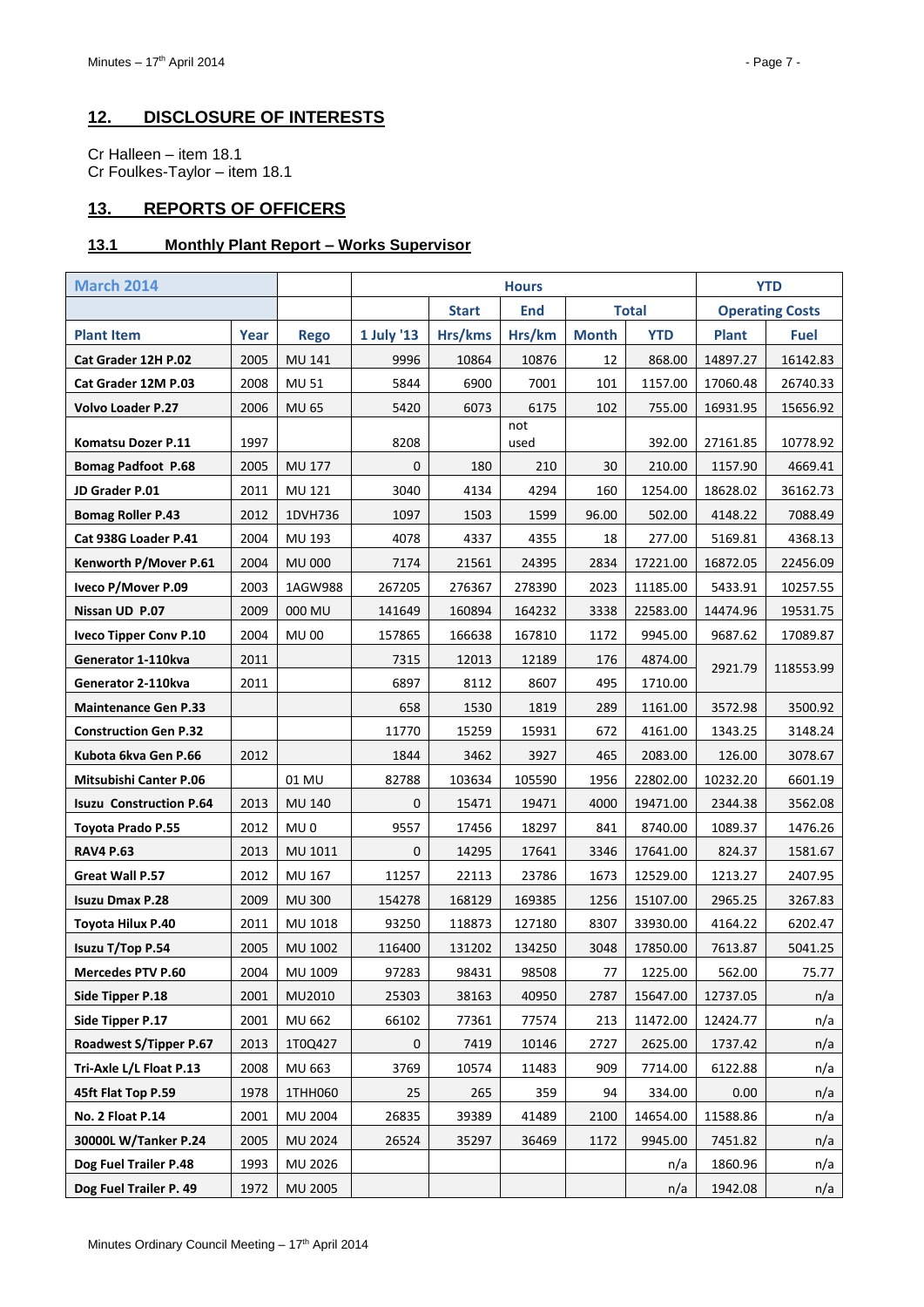| Dolly 1-Red P.05                | 2001 | MU 2003  | 24567 | 27487  | 27725 | 238  | 3158.00  | 9720.77  | n/a     |
|---------------------------------|------|----------|-------|--------|-------|------|----------|----------|---------|
| Dolly 2-Black P.08              | 2000 | MU 2009  | 562   | 11036  | 13830 | 2794 | 13268.00 | 10685.16 | n/a     |
| New/H Ford Tractor              | 2006 | MU 380   | 1596  | 1698.9 | 1705  | 6.1  | 109.00   | 286.00   | 567.80  |
| <b>Forklift</b>                 |      |          | 11847 | 11958  | 11971 | 13   | 124.00   | 986.86   | 240.18  |
| <b>Caravans</b>                 |      |          |       |        |       |      | n/a      | 6505.44  | n/a     |
| <b>JD Ride on Mower</b>         |      |          | 293   | 405.9  | 423.6 | 17.7 | 130.60   | n/a      | n/a     |
| <b>Generator Perkins P.34</b>   |      | H/Maint  | 0     |        | swap  |      | no clock | 1450.68  | 1406.66 |
| <b>Generator 9KVA P.65</b>      | 2013 | Mechanic | 0     |        | swap  |      | 1423.00  | 3797.53  | 857.70  |
| <b>Heavy Maint Trailer P.62</b> |      | MU 446   |       |        |       |      | n/a      | 3042.15  | n/a     |

*Council broke for morning tea at 10.25pm Council resumed at 10.30pm*

#### <span id="page-7-0"></span>**13.2 Works Report – Works Supervisor**

#### **Construction Crew**

Crew have completed works on the 4km section of the Carnarvon Mullewa road (north of the Murchison River) which consisted of carting, spreading and rolling of gravel. This also included 200m of works on the New Forrest-Yallalong road from the intersection.

5-6 patch jobs on the Carnarvon/Mullewa road from the Murchison River to the shire south Boundary have also been completed. These works also involved the carting, spreading and rolling of gravel to the very sandy sections. With the completion of these works crew moved plant and equipment to Yuin woolshed (Thanks Rossco and Emma Foulkes-Taylor for allowing crew to camp there ) and have started on dust suppression works - gravel sheeting 1km of road in front of Tallering homestead in readiness for bitumen to be laid later in the year (December). While in this area (Tallering) crew have put in 2 new bunds down at the south boundary on the Beringarra-Pindar road and have also made the drains on the east side wider, flatter and longer.

When the works have been completed at Tallering crew will then commence dust suppression (1km of gravel sheeting in readiness for bitumen) at Yuin.

#### **Maintenance Crew**

With John out of action, Neil Combe from the construction crew (water tank op) is now on the 12H grader helping Glen with the maintenance grading.

With the completion of the 5-6 patch jobs by the construction crew on the Carnaryon-Mullewa road. Glen and Neil then performed a full grade of this road.

Crew moved camp and plant to Murgoo and have started grading the following roads in this area:

- Mt Wittenoom road -- completed
- Mt Wittenoom-Wooleen Rd will be completed by Saturday 12/4/2014
- Boolardy-Wooleen Rd -- completed
- Meeberrie-Wooleen Rd.
- Patch work grading (thunder storm wash outs) on the Beringarra-Pindar road north from Cockney Bill to Pia. - completed

After finishing the Mt Wittenoom-Wooleen road crew will move their camp and plant back to the settlement and grade the Meeberrie-Wooleen road and then move onto roads around the settlement and the road into Errabiddy Bluff. They will then attend to 3-4 sections of scouring south of the settlement (36km) where water has run across the bitumen and from there they will start a full maintenance grade on the Carnarvon-Mullewa road heading north to the north boundary.

#### **Heavy Maintenance Crew**

Sandy and Paul (Squires Resources Contractor) are going along very well pulling in dirt from both sides of the road to form the road up again (has been cut off over the years) and placing in water tables and drains, 16km south of Byro Station homestead on the Carnarvon/Mullewa road. These works should be completed by 17/04/2014.

Paul will then commence a full grade of the Beringarra-Pindar road starting from the south boundary and Sandy will begin erecting signs on this road and various other roads within the shire.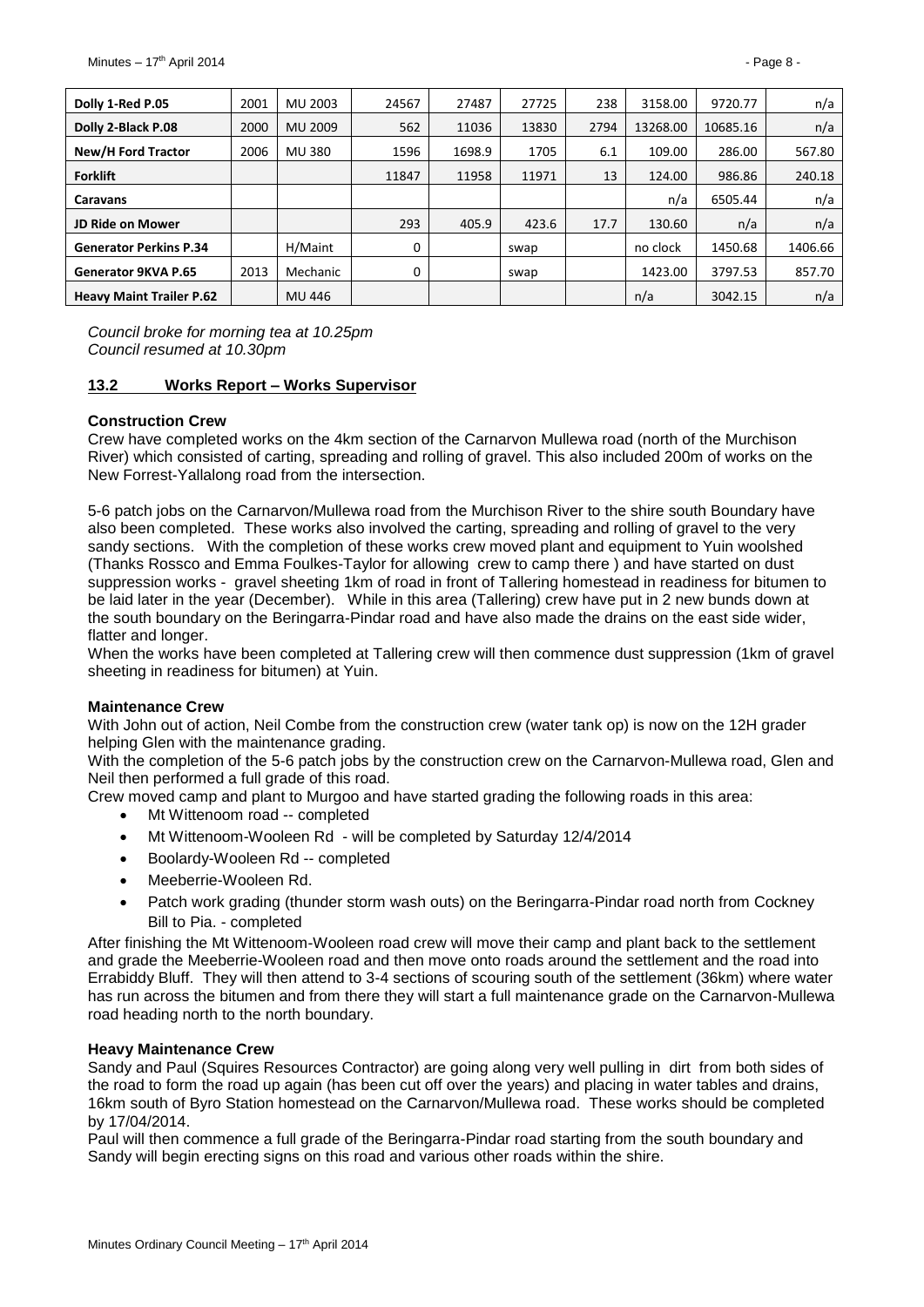#### **Grids**

The two new grids have been installed by our concrete/grid contractor Yuin Pastoral (Thankyou Rossco and crew) and the construction crew are to finish off the approaches on their way through.

- New 24ft replaces old 12ft at Yuin/Twin-Peaks boundary
- New 24ft replaces old 12ft at Yuin homestead.

Two grids repaired this month

- 1. Third grid south of Murchison River on the Carnarvon/Mullewa road (1 insert sunken)
- 2. Boundary gird on Twin Peaks/Billabalong (broken rail welded back on)

#### **Staff Leave**

John Daniels 31/03/2014 – 11/04/2014 – (Sick Leave) Leanne Hipper 28/03/2014, 11/04/2014 – 10 hrs off (TOIL) Trevor Hipper 19/03/2014 – 20/03/2014 2 days off (Sick) 28/03/2014 - 1 day (TOIL) Stuart Broad 11/04/2014 – 12/04/2014 – 2 days off (LWOP) Brian Wundenberg - 21/03/2014 1 day off (RDO)

#### **General**

12H Maintenance grader back on the job and going well. No. 1 gen-set (Settlement) in for repairs, now back and going again. 20/03/2014 Brian up at heavy maintenance running Stuart through job for dozer work. 25-26/03/2014 Brian on dozer pushing gravel up for works on Carnarvon/Mullewa Rd 27/03/2014 Brian - signs down to Yuin for grid work 31/03/2014 and 01/04/2014 - 2 days road inspection with councillors, north of the shire 02/04/2014 Brian - road inspection bus back to Geraldton and check on construction crew. 03/04/2014 Brian pegging road down at Tallering for road works 07/04/2014 Stuart started welding frames together for new shed at depot 08-09/04/2014 all crew - forklift course. 10/04/2014 Brian up at heavy maintenance Old shade house at roadhouse has now been removed

In last months report I said that Brian and Nigel (MRD) will do flood damage pickup/report on the 5<sup>th</sup> and 6<sup>th</sup> April, this now rescheduled to 15<sup>th</sup> and 16<sup>th</sup> April.

| Name                           | Length of | SLK's        | Heavy-Road          | Comments            |
|--------------------------------|-----------|--------------|---------------------|---------------------|
|                                | Road      | Graded       | Maintenance/Repairs |                     |
|                                |           | this month   | Loader-truck        |                     |
| Beringarra /Pindar             | 319.80km  | 4/5km patch  |                     | Thunderstorms       |
|                                |           | plus 4km by  |                     | Cockney Bill to Pia |
|                                |           | construction |                     |                     |
| Erong                          | 63.12km   |              |                     |                     |
| Beringarra/Byro                | 90.89km   |              |                     |                     |
| Twin-Peaks/Wooleen             | 47.65km   | 32km         |                     |                     |
| Boolardy/Kalli                 | 57.30km   |              |                     |                     |
| Byro/Woodleigh                 | 71.00km   |              |                     |                     |
| New Forrest/Yallalong          | 36.18km   |              |                     |                     |
| M <sup>c</sup> Nabb/Twin-peaks | 49.75km   | 50km         |                     |                     |
| Yallalong-West                 | 34.46km   |              |                     |                     |
| Mileura/Nookawarra             | 49.08km   |              |                     |                     |
| Muggon                         | 38.75km   |              |                     |                     |
| Manfred                        | 34.55km   |              |                     |                     |
| Beringarra/Mt Gould            | 34.80km   |              |                     |                     |
| Tardie/Yuin                    | 13.20km   |              |                     |                     |
| Innouendy                      | 9.30km    |              |                     |                     |
| <b>Boolardy Homestead</b>      | 2.00km    |              |                     |                     |
| Yunda Homestead                | 32.80km   |              |                     | By contractor       |
| Meeberrie Woolleen             | 25.22km   |              |                     |                     |

#### ROADS GRADED 16/03/2014 – 12/04/2014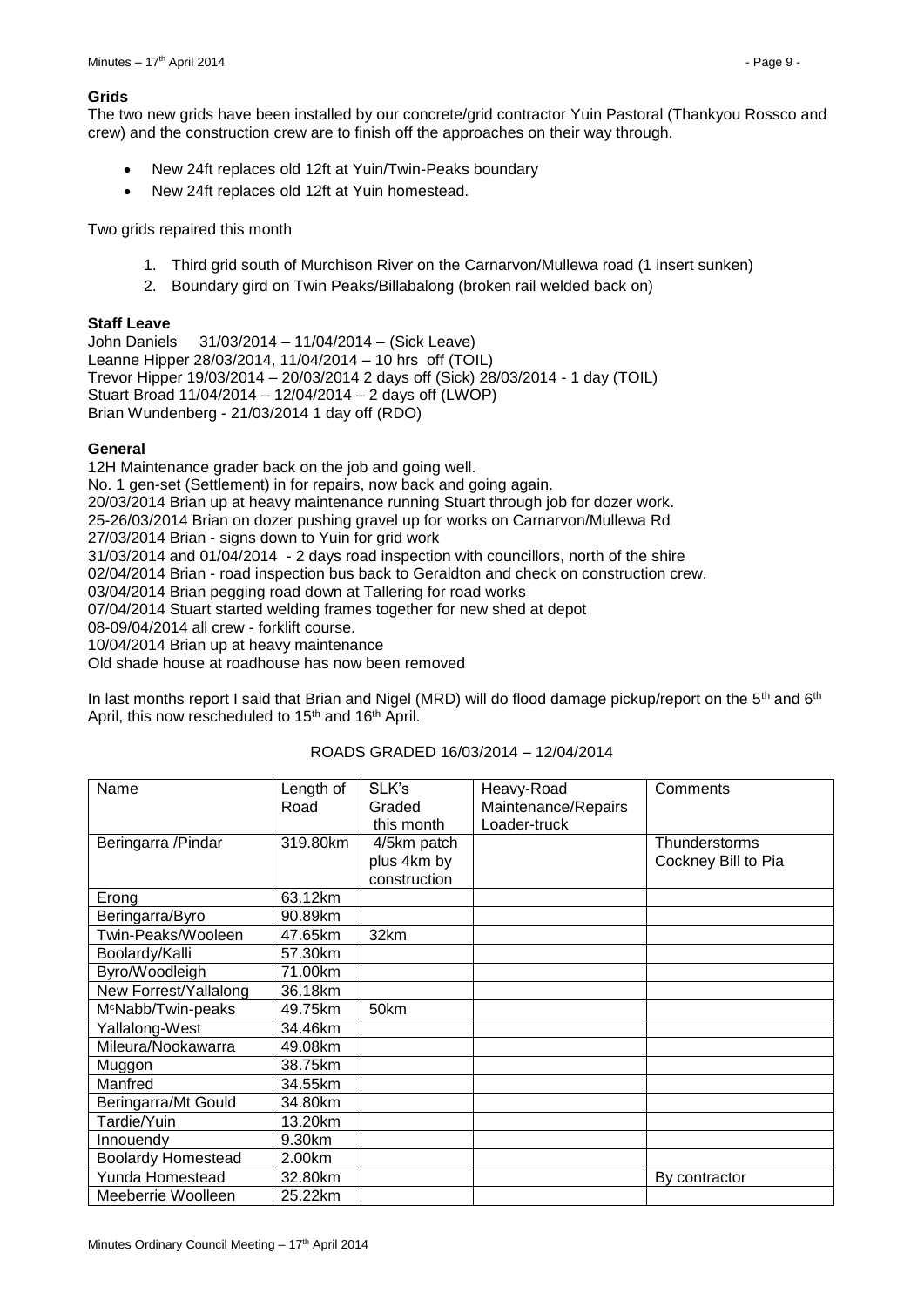| Mt Wittenoom                | 37.55km  | 37km  |                                 |  |
|-----------------------------|----------|-------|---------------------------------|--|
| Woolleen/Mt Wittenoom       | 33.85km  | 20km  |                                 |  |
| Beringarra Cue              | 109.82km |       |                                 |  |
| Boolardy Wooleen            | 19.08km  | 19km  |                                 |  |
| Kalli Cue East              | 21.87km  |       |                                 |  |
| Coodardy Noondie            | 19.92km  |       |                                 |  |
| <b>Butchers Track</b>       | 64.54km  |       |                                 |  |
| <b>Butchers Muggon</b>      | 23.80km  |       |                                 |  |
| <b>Murchison Settlement</b> | 2.00km   |       |                                 |  |
| Pinegrove Yallalong         |          |       |                                 |  |
| Carnarvon-Mullewa           | 278.63km | 1.3km | Reforming road south<br>of Byro |  |
| Woolgorong-South            | 15.00km  |       |                                 |  |
| Nookawarra homestead        |          |       |                                 |  |
| Errabiddy-Bluff             | 12km     |       |                                 |  |
| Air strip Graded            |          |       |                                 |  |

Total this month graded – 168.3km

Brian Wundenberg, Works Supervisor, ran through his reports.

The 4km of form work has been completed on the Carnarvon-Mullewa Road and we will be back to seal it in December. Also completed the 5-6 patch jobs and the crew has now moved over to commence work on the dust suppression jobs. Thanks to Rossco and Emma for allowing the crew to camp at Yuin.

They will commence on the Yuin section and then move to McNabbs.

Neil Combes has moved to the 12H grader on the maintenance crew to cover due to John Daniels being away. They are now grading the Carnarvon-Mullewa Road north of the settlement.

The heavy maintenance programme has finished for this year.

The flood damage inspection was carried out on Tuesday/Wednesday. Greenfields now equipped with 360° camera that records all Information as they go. Yunda Road has been included and Nookawarra-Mileura Road, damage on corner of Beringarra-Cue Road and Beringarra-Mt Gould Road. Approx. \$750 - \$800 K of damage .Work will need bores to help and there will need to be an independent works supervisor to oversee the works when they are done.

Cr Foulkes-Taylor queried how the report from the road inspection was progressing and Brian advised he is about half way through adding notes and prioritising the works.

WANDDRA funding changes were explained by the CEO and Cr Broad queried the need for RRG approval. The CEO will clarify this with Main Roads and get back to council.

#### **Recommendation:**

That the Work's Supervisor's report be accepted.

#### **Voting Requirements:**

Simple majority

| <b>Council Decision:</b><br><b>Moved: Councillor Squires</b> | Seconded: Councillor Foulkes-Taylor |
|--------------------------------------------------------------|-------------------------------------|
| That the Work's Supervisor's report be accepted.             |                                     |

**Carried For: 6 Against: 0**

#### <span id="page-9-0"></span>**14. ANNOUNCEMENTS CONCERNING MEETINGS ATTENDED**

#### <span id="page-9-1"></span>**14.1 Shire President**

The Shire President advised that he will be attending the Murchison Country Zone of WALGA meeting in Cue on the 2nd May.

There is also the next meeting of the Country Reform Policy Forum on the  $7<sup>th</sup>$  May

President Halleen advised that along with the CEO he had attended the Murchison Road Sub Group Meeting in Cue on the 26th March. He had been elected Chairperson of the group and Neil Grinham from Yalgoo was elected Deputy Chairperson.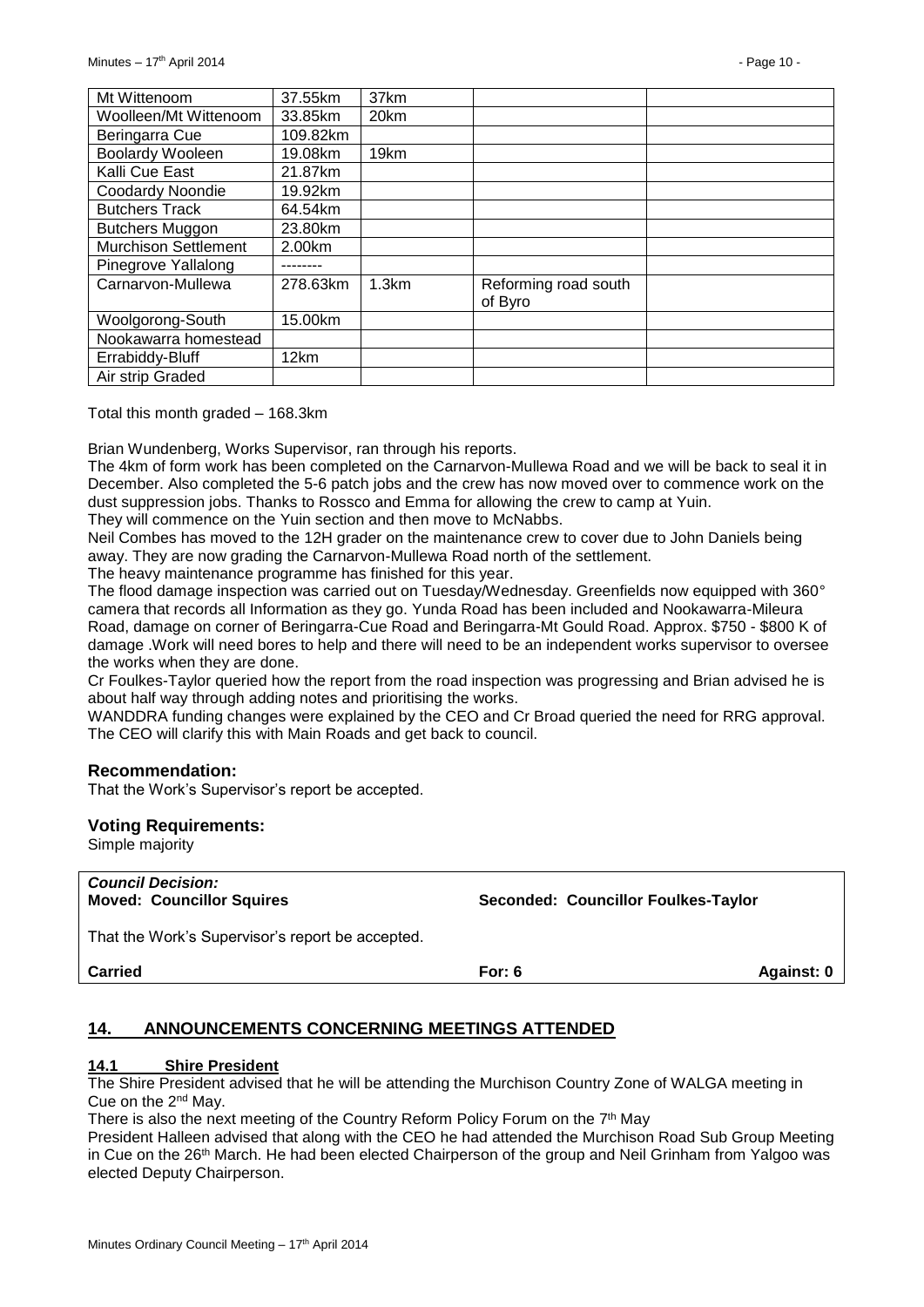It was good to hold the meeting in person and we had queried the special exemption permit for movement of stock that had been granted to Shark Bay with Bernie Miller of Main Roads. Bernie advised that as Shark Bay had been drought declared the minister had granted the permit to Shark Bay.

There was also discussion regarding installation of rest bays on the Great Northern highway at Kirkalocka. There had been some dissent regarding who was responsible and the conflict with offering free parking bays so close to station stays.

Ian Fitzgerald will be stepping down from the Technical working Group as he is moving to be CEO of Ravensthorpe at the end of June.

President Halleen has also attend the Regional Road Group meeting in Geraldton on the 11<sup>th</sup> April. This had started with a workshop first which had been very good as it covered all aspects including Admin Guidelines, Policy & Procedures, Blackspot Funding, Roads 2030 and Commodity Route funding.

At the meeting which followed President Halleen was appointed Deputy Chairperson with Stuart Chandler from Irwin being appointed Chairperson.

There was discussion on the \$70.4 mil cut by the state government and how this was going to be spread over 2 years. The main problem had been that previous allocations had been underspent by \$40mil so it was hard to argue against the cut. Cr Broad queried how unspent funding could go to other regions.

#### <span id="page-10-0"></span>**14.2 Councillors**

Cr Broad – no meetings attended

Cr Whitmarsh – no meetings attended

Cr Squires – no meetings attended but wanted to say how sad Council was to lose John and Dianne Daniels. One for the fact of John's health issues and two for the fact we've lost two good people out of the shire.

Cr Foulkes-Taylor- no meetings except the special one following the road inspection. Cr Williams- no meetings attended.

President Halleen then agreed that John & Dianne having to leave was a sad situation and Paul's comments were agreed by all.

#### <span id="page-10-1"></span>**15. REPORTS OF COMMITTEES**

#### <span id="page-10-2"></span>**15.1 Crosslands Community Fund Committee Meeting – 18th March 2014** *Attachments:- Comm Grant App Pack*

# *Quick Grant App Pack*

There was a meeting held on the 18<sup>th</sup> March to discuss the Crosslands Community Fund and its forward direction. Following is an extract from the Minutes:-

The committee discussed the funding and eligibility criteria and comparisons were made to other shires and their criteria, application and acquittal forms. The chairperson said that we want to open the funding up to all of the community. A lot of things previously funded have been based around the settlement. There was consensus that it would be good to encourage educational things like footy scholarships and opportunities for local kids.

- Regarding the criteria it was felt that we need to keep it simple, and make it a focus on our website, with links to the application pack.
- Include details of previously funded projects and advertise it in the Monologue. Generally give it a bit of a shake up so that everyone knows about it again.
- Also encourage groups to look at applying for matching funding from other grants available.
- Notice often with previous projects it has been left to the last moment for an application to be made. We need to get applications in earlier to give sufficient time for proper consideration of funding to be carried out, and recommendations to be approved by council. At least one month prior to the funding requirement.
- Application form to be developed to get better information, budget costing, and acquittal for a more formal record of the funding.
- Small grants of up to \$500 available with less paperwork required.
- Fund to be known as the Murchison Community Fund rather than the Crosslands Community fund. The committee then worked through the terms of reference and funding and eligibility criteria and amended them in line with the above points.

Two Draft application packs have been developed one for quick grants up to \$500 and one for grants over \$500.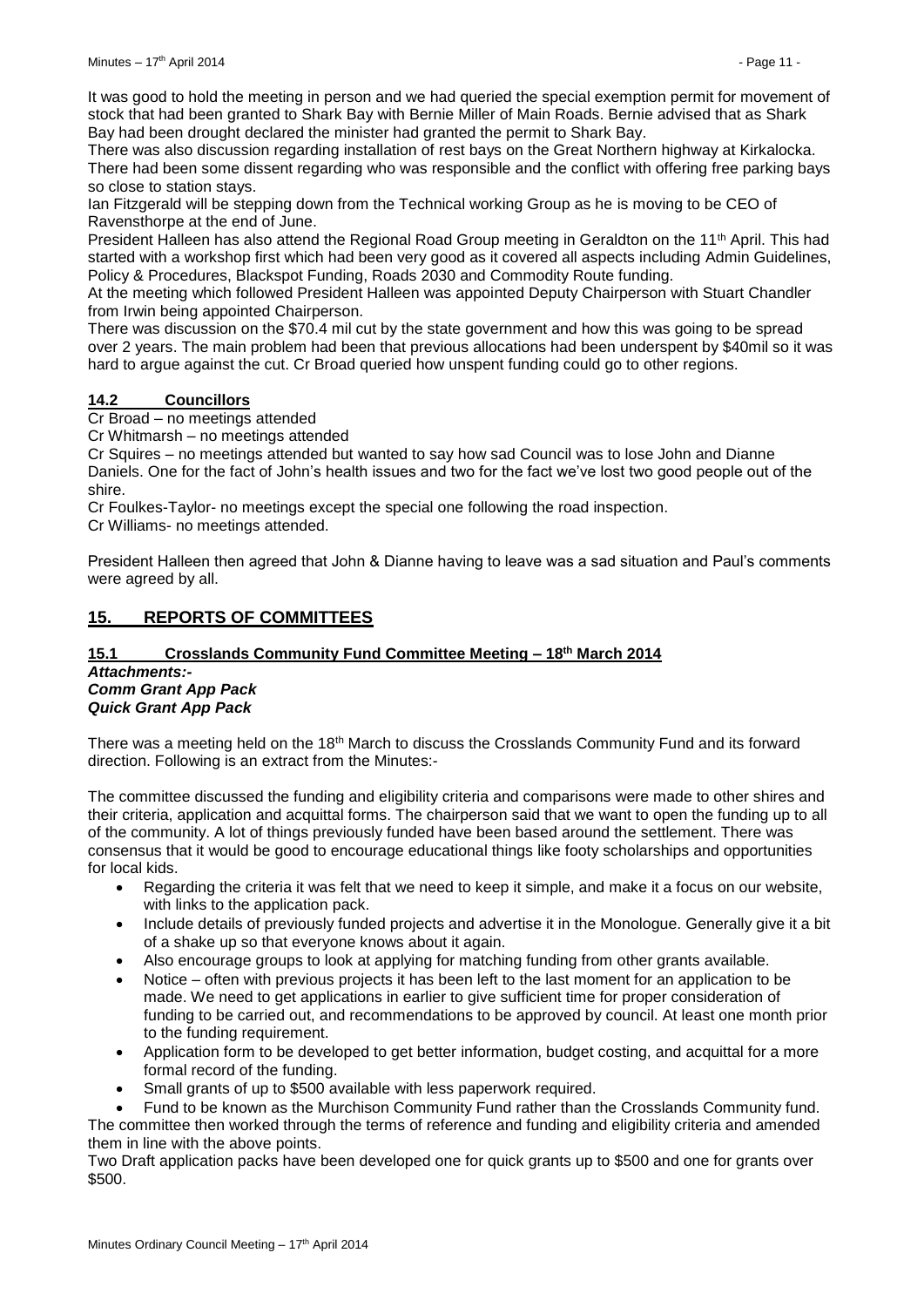There was discussion on the change of name. Cr Squires felt that the name should remain as Crosslands to show where the funds come from.

Cr Foulkes-Taylor agreed with this and felt it should stay as it is. Cr Whitmarsh pointed out that it had originally been Murchison Metals, then Crosslands, then Mitsubishi and that there could be opportunity for new contributors in the future so it would be good to rename it. Cr Broad said he was in support of the recommendations of the committee members.

#### **Recommendation:**

That the recommendations of the Crosslands Community Fund Committee be adopted:-

- 1. That the fund now been known as the Murchison Community Fund.
- 2. That the committee now be known as the Murchison Community Fund Committee
- 3. That the draft application packs be adopted for anyone wishing to apply for grant funding.

#### **Voting Requirements:**

Simple Majority

# *Council Decision:*

**Moved: Councillor Broad Seconded: Councillor Squires**

- 1. That the fund now been known as the Murchison Community Fund.
- 2. That the committee now be known as the Murchison Community Fund Committee
- 3. That the draft application packs be adopted for anyone wishing to apply for grant funding.

**Carried For: 4 Against: 3**

*As the votes were originally tied at 3 for and 3 against the presiding member cast a second vote per section 5.21 (3) of the Local Government Act.*

#### <span id="page-11-0"></span>**16. FINANCE**

#### <span id="page-11-1"></span>**16.1 Financial Activity Statements to 31st March 2014**

| File:              | 2.2                                                                       |
|--------------------|---------------------------------------------------------------------------|
| Author:            | Jenny Goodbourn - Chief Executive Officer                                 |
| Interest Declared: | No interest to disclose                                                   |
| Date:              | 17 April 2014                                                             |
| Attachments:       | Financial Activity Statements for 9 months to 31 <sup>st</sup> March 2014 |
|                    | <b>Balance Sheet</b>                                                      |
|                    | Income Statement by Program Summary                                       |
|                    | Income Statement by Nature & Type                                         |
|                    | Income Statement by Program Detailed                                      |

#### **Matter for Consideration:**

Council to consider adopting the Monthly Financial Statements for March 2014.

#### **Background:**

The Local Government (Financial Management) Regulations 1996. Regulation 34 requires that local government report on a monthly basis and prescribes what is required to be reported.

#### **Comment:**

The Current Position at 31 March 2014 is a surplus of \$1,152,184 against YTD Budget surplus of \$4,910 so up \$1,147,274:

| Add Operating Revenues down     | (494, 262) |
|---------------------------------|------------|
| Add Operating Expenditure down  | 660,834    |
| Less Funding Balance Adjustment | (320,099)  |
| Less Capital Revenue down       | (35,000)   |
| Add Capital Expenditure down    | 1,339,644  |
| Less Rate Revenue down          | (3.843)    |
|                                 | 1,147,244  |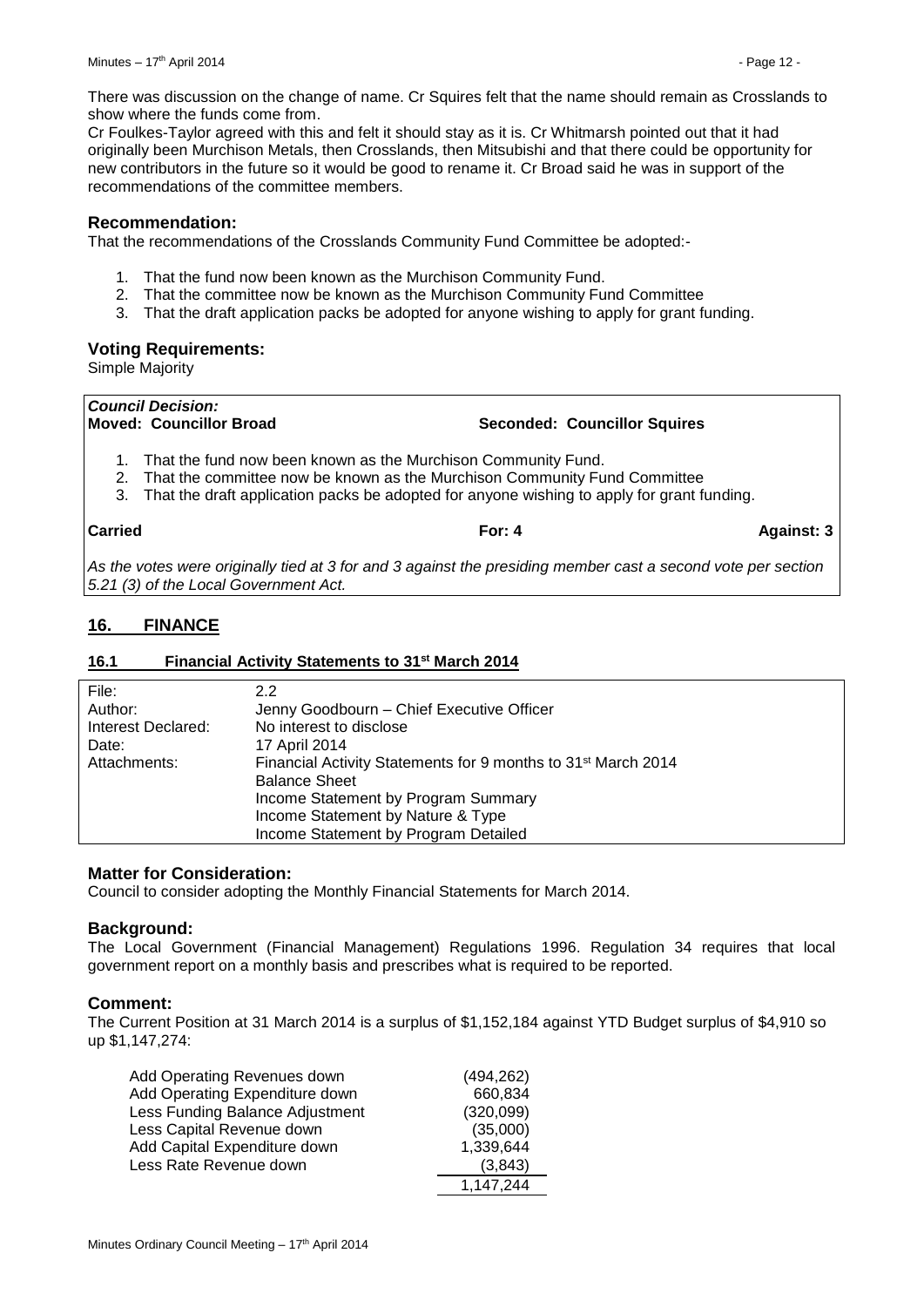Refer pages 18 and 19 of the attachment for the status of Capital Disposals and Acquisitions against Budget and to pages 25 to 27 for details of major variances against budget. Most of the variances are due to timing issues – i.e. Ballinyoo Bridge no expenditure yet but was budgeted for payments in March. Also we have got UHY Haines Norton to input the budget amendments following last month's budget review and some of these do not seem to have been spread across the whole twelve months but entered in as a one off amount. Therefore with General Purpose funding it is shown as being \$402,068 below budget but the final FAG payment is not due until May. I will follow this up with UHY and we may need to tweak the budget spread to better reflect the actual timeline.

Capital Expenditure that impacted the Balance Sheet in March was:

C14209Purchase of RV Dump Point Effluent Tank \$5,430.00

Whilst the CLGF funding for the caravan laundry, dump point and accommodation units has been lost we have sufficient funds in the Roadhouse maintenance budget to cover this capital expense.

We will need to reallocate say \$7,500 from E137393 to C14209 to cover the project.

In accordance with Council Policy 5.2.1, authorising the CEO to invest funds surplus to immediate operating needs and Regulation 19c of the Local Government (Financial Management) Regulations, one Term Deposit was taken out during March:

Beringarra- Cue Road Reserve TD \$3,543,729.92 @ 3.49% Maturity 27/06/2014

Jenny Goodbourn, the CEO, ran through the financial report.

#### **Statutory Environment:**

Local Government Act 1995 Section 6.4–Specifies that a local government is to prepare "such other financial reports" as is prescribed.

Local Government (Financial Management) Regulations 1996 Regulation 34 states:

> (1) A local government is to prepare each month a statement of financial activity reporting on the sources and applications of funds, as set out in the annual budget under regulation 22(1)(d) for that month in the following detail:

(a) Annual budget estimates, taking into account any expenditure incurred for an additional purpose under section 6.8(1)(b) or (c);

(b) Budget estimates to the end of month to which the statement relates;

(c) Actual amounts of expenditure, revenue and income to the end of the month to which the statement relates;

(d) Material variances between the comparable amounts referred to in paragraphs (b) and

(e) The net current assets at the end of the month to which the statement relates.

**Strategic Implications:** Nil.

**Policy Implications:**

Nil.

#### **Budget/Financial Implications:**

Reports showing year to date financial performance allow monitoring of actual expenditure, revenue and overall results against budget targets.

#### **Sustainability Implications:**

- **Environmental:**
	- There are no known significant environmental considerations
- **Economic:**
	- There are no known significant economic considerations
- **Social:**

There are no known significant considerations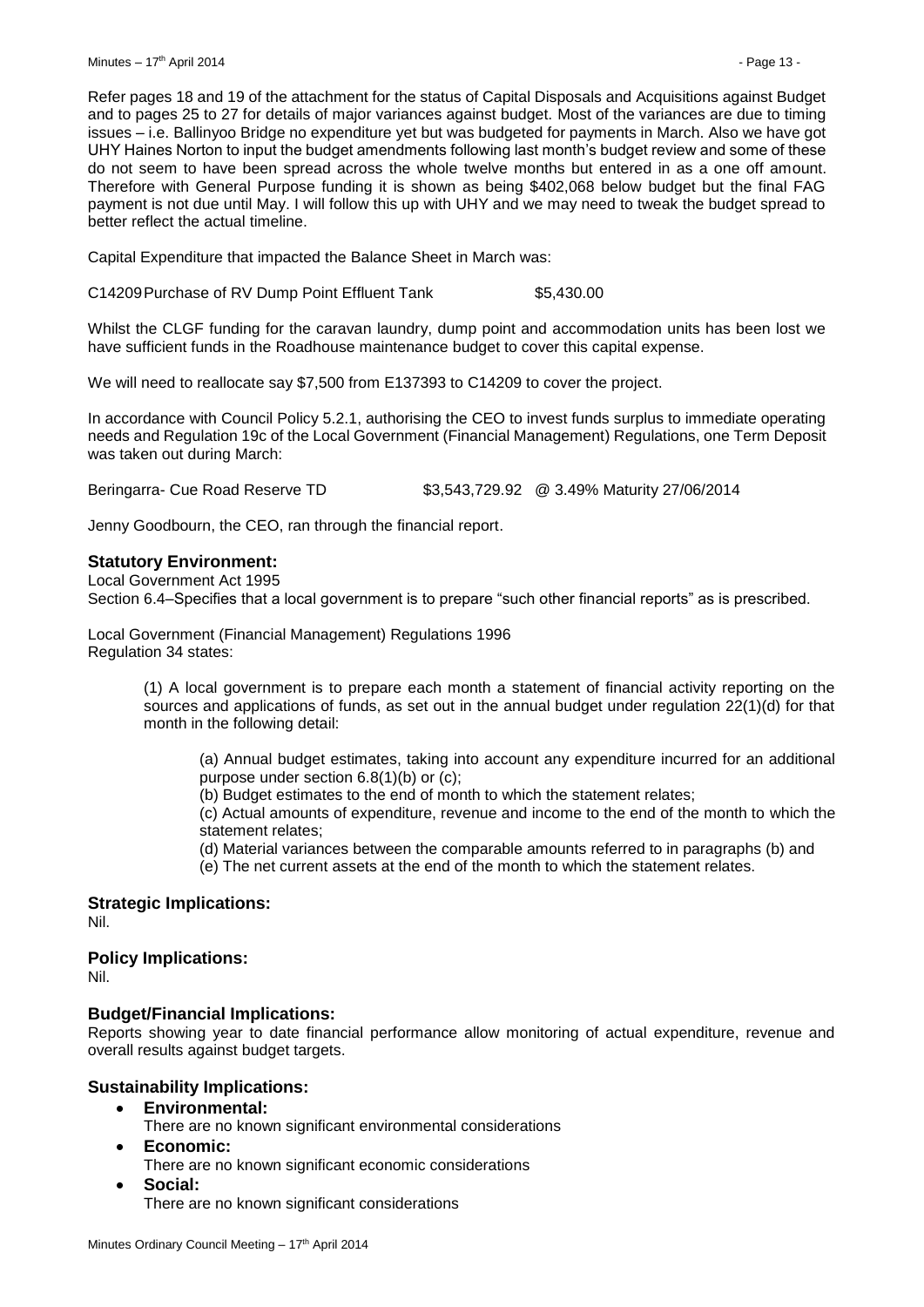#### **Consultation:**

UHY Haines Norton

#### **Recommendation:**

That Council adopt the financial statements for the period ending 31st March 2014 as attached.

#### **Voting Requirements:**

Simple majority.

| <b>Council Decision:</b><br>Moved: Councillor Whitmarsh                                                    | <b>Seconded: Councillor Williams</b> |            |
|------------------------------------------------------------------------------------------------------------|--------------------------------------|------------|
| That Council adopt the financial statements for the period ending 31 <sup>st</sup> March 2014 as attached. |                                      |            |
| <b>Carried</b>                                                                                             | For: $6$                             | Against: 0 |
| Brian Wundenberg left the meeting at 11.20 am                                                              |                                      |            |

#### <span id="page-13-0"></span>**16.2 Accounts Paid during March 2014**

| File:              |                                           |
|--------------------|-------------------------------------------|
| Author:            | Jenny Goodbourn - Chief Executive Officer |
| Interest Declared: | No interest to disclose                   |
| Date:              | 17 <sup>th</sup> April 2014               |
| Attachments:       | EFT & Cheque Details for March 2014       |

#### **Matter for Consideration:**

Authorisation of accounts paid during the month of March 2014.

#### **Background:**

Accounts paid are required to be submitted each month.

#### **Comment:**

Payments made during the month of March as per attached schedule.

Cr Broad queried the payment to Squires Resources. This was larger than usual as the shire had hired a grader whilst theirs was away being repaired and this was included in the month's invoices. Cr Williams queried that some of the payment descriptions were blank. The CEO apologised as the list had

been sent from UHYHN and she had not gone through and added these in as she should have. This will be fixed.

#### **Statutory Environment:**

Local Government (Financial Management) Regulations 1996

Reg 13(1)–Requires that where the Chief Executive Officer has delegated power to make payments from the Municipal or Trust funds a list of accounts paid is to be prepared each month.

#### **Strategic Implications:**

None

#### **Policy Implications:**

None

#### **Budget/Financial Implications:**

Payment from the Municipal and Trust Bank Accounts.

#### **Sustainability Implications:**

- **Environmental:**
	- There are no known significant environmental considerations
- **Economic:**

There are no known significant economic considerations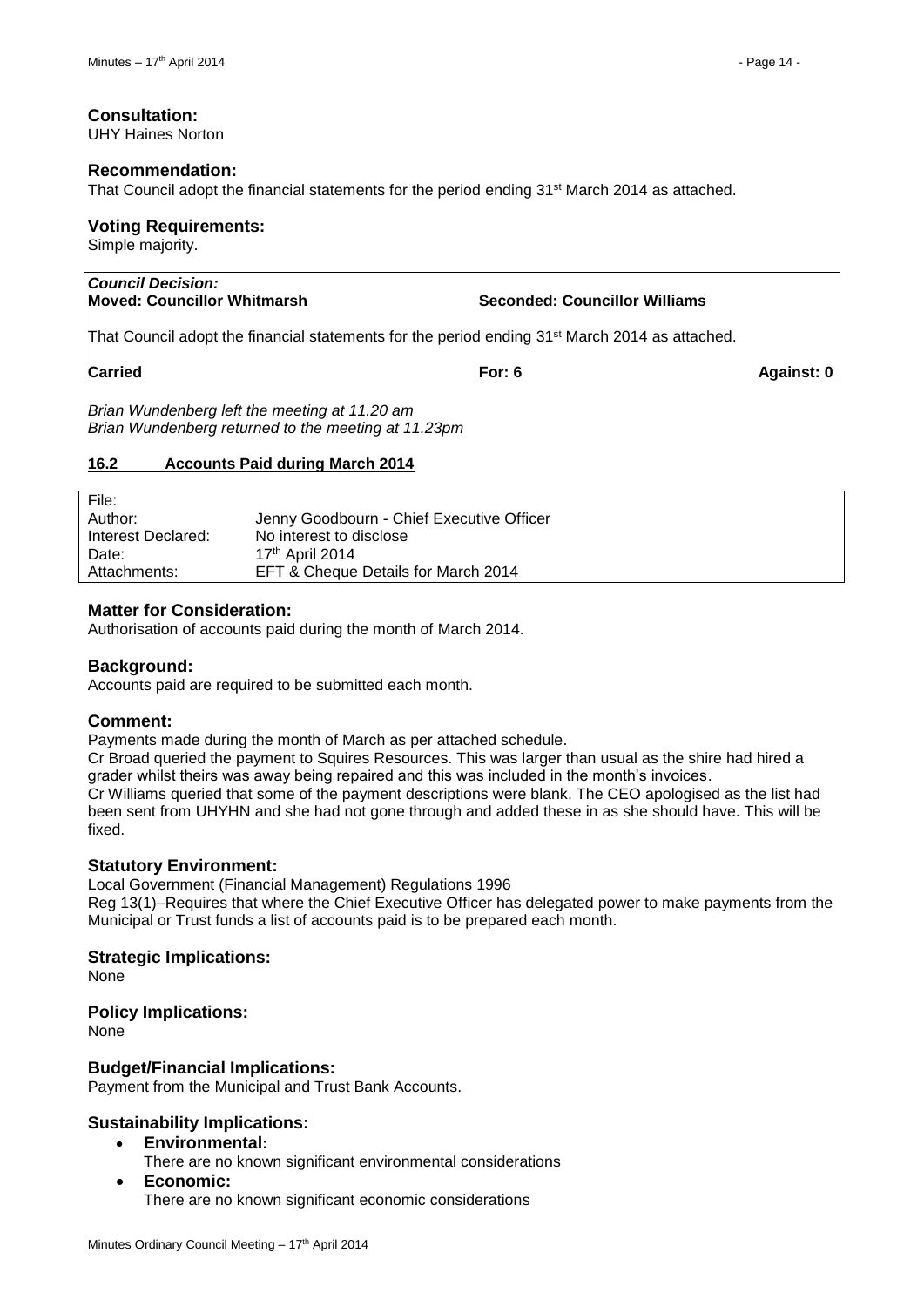#### **Social:**

There are no known significant considerations

#### **Consultation:**

Haines Norton

#### **Recommendation:**

That the accounts as per the attached Schedule presented to this meeting totalling \$1,183,628.12, which includes \$750,830.00 of intra account transfers, be passed for payment/endorsed by Council.

#### **Voting Requirements:**

Simple majority

| <b>Council Decision:</b><br><b>Moved: Councillor Squires</b>                                                                                                                                             | Seconded: Councillor Williams |            |
|----------------------------------------------------------------------------------------------------------------------------------------------------------------------------------------------------------|-------------------------------|------------|
| That the accounts as per the attached Schedule presented to this meeting totalling \$1,183,628.12, which<br>includes \$750,830.00 of intra account transfers, be passed for payment/endorsed by Council. |                               |            |
| <b>Carried</b>                                                                                                                                                                                           | For: $6$                      | Against: 0 |

#### <span id="page-14-0"></span>**16.3 Budget Variation – RV Dump Tank**

| File:              | 13.11                   |
|--------------------|-------------------------|
| Author:            | Jenny Goodbourn         |
| Interest Declared: | No interest to disclose |
| Date:              | 17 April 2014           |
| Attachments:       | N/A                     |

#### **Matter for Consideration:**

Council to consider varying the budget to install the RV Dump Point and Effluent tank at the Caravan Park.

#### **Background:**

Council had an amount of \$385,851 in the 2013/14 budget for caravan park laundry, dump point and additional accommodation. However this was being funded by the individual CLGF grant which we ended up losing. We had already obtained the actual RV dump point but after consultation with our EHO we realised that we would need to connect it to a specific effluent holding tank due to the chemicals used in mobile home and caravan toilets.

#### **Comment:**

The Effluent tank has cost \$5,430 plus \$400 freight to get it to Murchison. We still need to dig the hole for it and connect it and wire it in. We will dig the hole when we get the excavator out to dig the new rubbish tip cell and the holes for the septics and leach drains at the new house. We will also get the plumber and electrician that come out to work on the new house to connect it up at the same time. All up the project should cost no more than \$7,500 in total (probably less). We have sufficient funds in the Roadhouse maintenance account as we allowed \$10,000 to re-paint the public ablution block. This has been undertaken by Geoff with just the materials being supplied by the shire so has come in well under budget. We can utilise the remaining monies to install the dump point and finish it off so that it is available for tourists for the bulk of this tourist season. Being an RV friendly town will help promote us through the Caravan and Camping networks.

#### **Statutory Environment:**

S6.8 Local Government Act 1995.

#### **Strategic Implications:**

N/A

#### **Sustainability Implications**

**Environmental**

There are no known significant environmental implications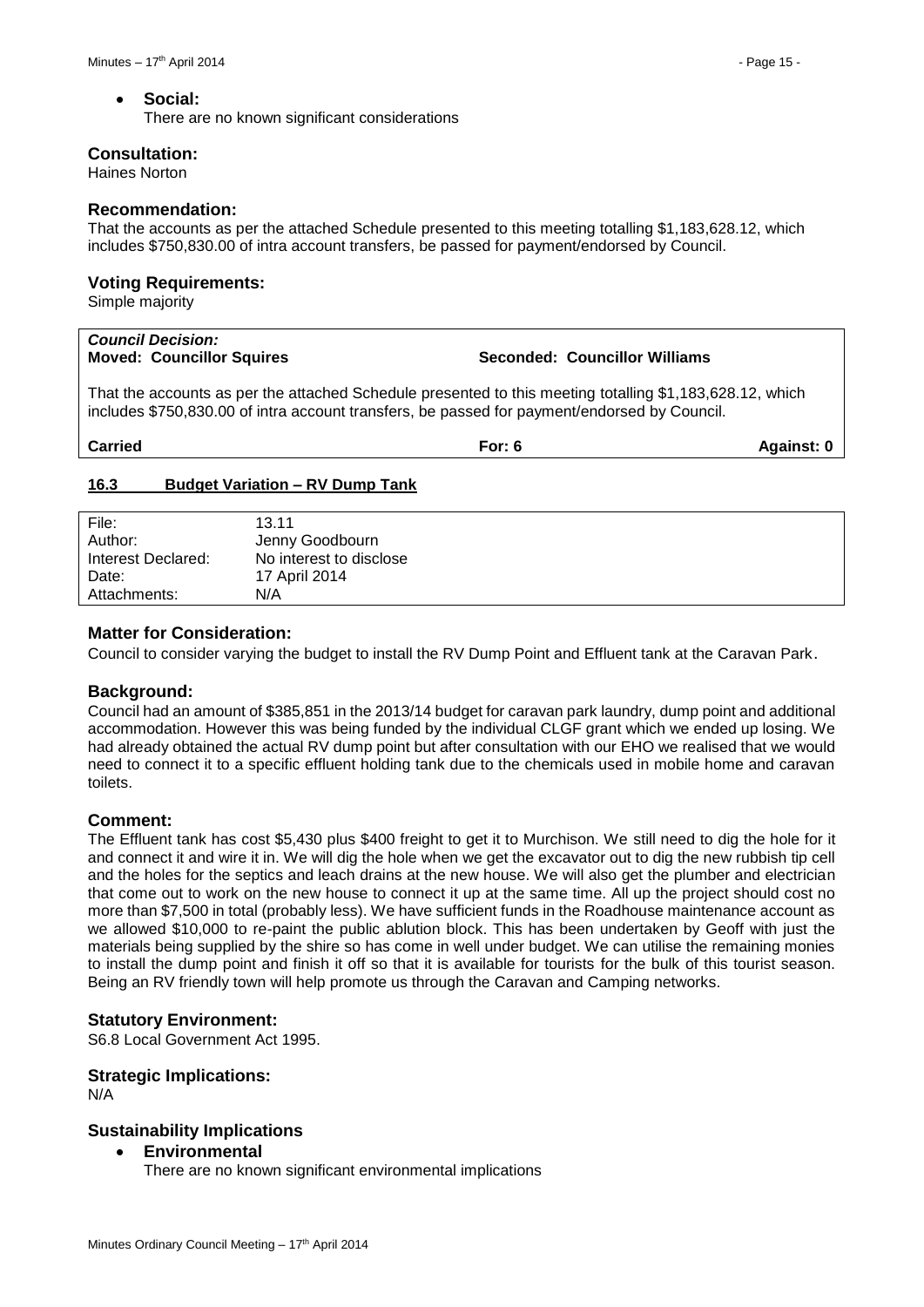#### **Economic**

There are no known significant economic implications but the need for an RV Dump point was highlighted as part of the tourism improvement strategy.

#### **Social**

There are no known significant social considerations.

#### **Policy Implications:**

Nil

#### **Financial Implications:**

The budget Variation will have no impact on the Closing Funding Position.

#### **Consultation:**

Phil Swain – EHO - Contract Brian Wundenberg – Works Supervisor

#### **Recommendation:**

That Council vary the budget to transfer \$7,500 from Roadhouse maintenance E137393 to Capital account C14209 RV Dump Point.

#### **Voting Requirements:**

Absolute Majority

| <b>Council Decision:</b><br><b>Moved: Councillor Whitmarsh</b>                                                                  | Seconded: Councillor Broad |            |
|---------------------------------------------------------------------------------------------------------------------------------|----------------------------|------------|
| That Council vary the budget to transfer \$7,500 from Roadhouse maintenance E137393 to Capital account<br>C14209 RV Dump Point. |                            |            |
| <b>Carried</b>                                                                                                                  | For: $6$                   | Against: 0 |

#### <span id="page-15-0"></span>**17. DEVELOPMENT**

#### <span id="page-15-1"></span>**17.1 Exceptional Circumstances Permit**

| File:              | 13.6            |
|--------------------|-----------------|
| Author:            | Jenny Goodbourn |
| Interest Declared: | <b>None</b>     |
| Date:              | 17 April 2014   |
| Attachments:       | N/A             |
|                    |                 |

#### **Matter for Consideration:**

Council to consider applying for an Exceptional Circumstances Permit to allow for transportation of cattle and feedstock within the shire.

#### **Background:**

Over the past few months there has been discussion on the drought within the shire of Murchison and the use of the Beringarra-Pindar Road to transport cattle and feedstock. Main Roads have recently advised that they *have reinstated the Exceptional Circumstances Permit Endorsement at the request of the Minister. The Permit Endorsement applies to cattle being transported from within the Shire of Shark Bay only, due to significant rainfall deficiencies, and is valid until the 31st July 2014.* 

*As the Permit Endorsement only applies to cattle within the Shire of Shark Bay, it is not intended that the Permit Endorsement be issued to all operators that previously held the endorsement, which has been the case on previous occasions. Rather, the Permit Endorsement will only be issued upon request. The PGA and LRTA have been advised accordingly and will be making their members aware. It should be reiterated to the operators that it only applies to the Shark Bay area.* 

At the March meeting Council resolved: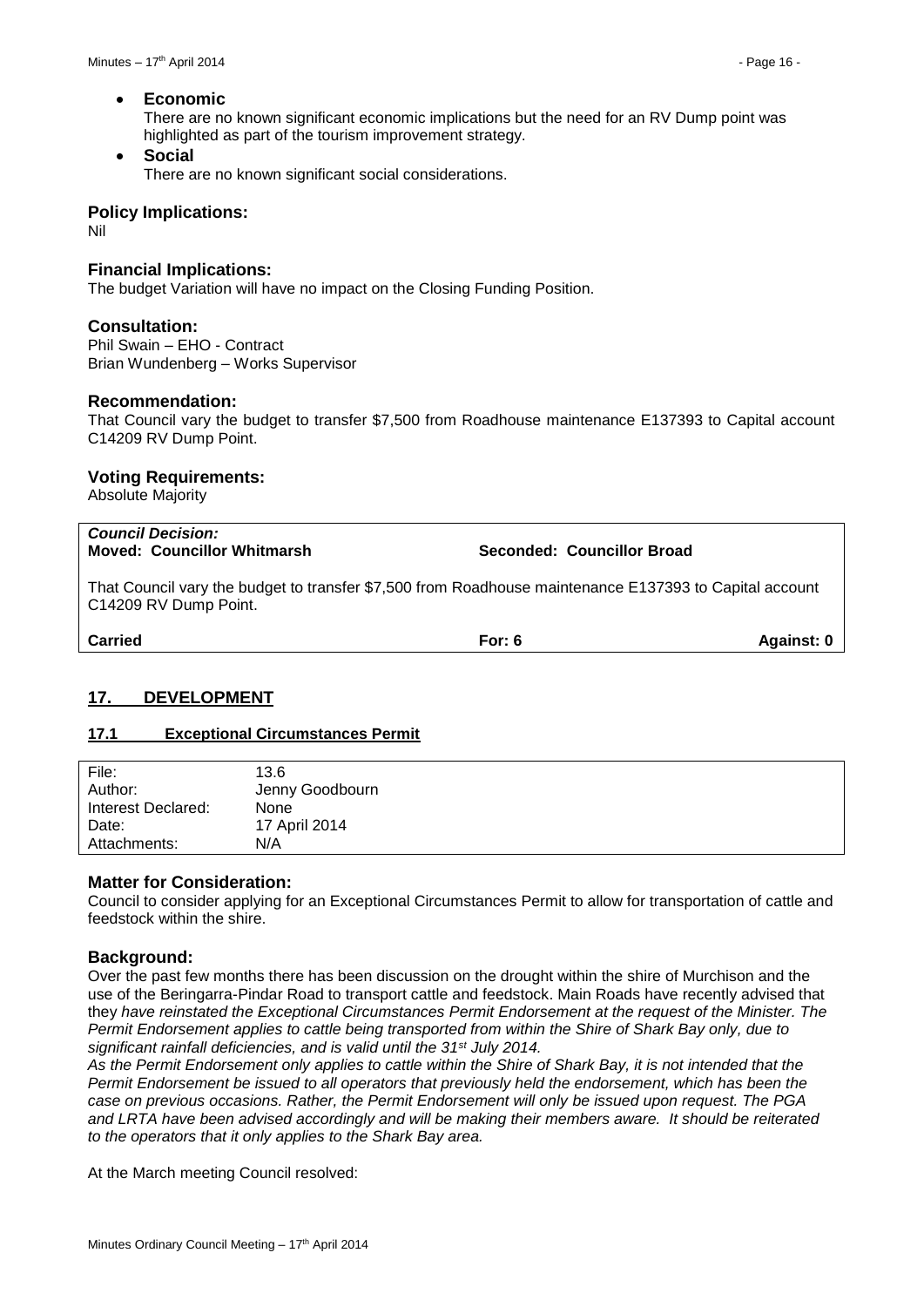# *Council Decision:*

#### **Moved: Councillor Squires Seconded: Councillor Whitmarsh**

That Council write to the Honourable Ken Baston, MLC, Minister for Agriculture and Food; Fisheries -pointing out the dire circumstances facing many of our pastoralists and asking for this to be taken into account when addressing issues such as the availability of any drought assistance schemes, the areas to be included and the eligibility criteria. Letter to include relevant rainfall data.

| <b>Carried</b> | <i>≓</i> or∵<br><u>.</u> v | <b>Against: C</b> |
|----------------|----------------------------|-------------------|
|                |                            |                   |

#### **Comment:**

The letter has been sent to Minister Ken Baston, MLC. Council may also wish to request the Minister for Roads look at allowing use of the Beringarra-Pindar road to transport livestock and feedstock in a similar way as the Exceptional Circumstances Permit that has been granted for the Shark Bay area.

This could provide some relief for pastoralist in the eastern side of the shire that have been worst hit by the lack of rain over the past years.

#### **Statutory Environment:**

Nil.

#### **Strategic Implications:**

N/A

#### **Sustainability Implications**

- **Environmental**
	- There are no known significant environmental implications
- **Economic**
	- There are no known significant economic implications.
- **Social** There are no known significant social considerations.

#### **Policy Implications:**

Nil

#### **Financial Implications:**

Nil.

#### **Consultation:**

Nil

#### **Recommendation:**

That council write to the Hon Dean Nalder, Minister for Transport; Finance regarding the granting of an Exceptional Circumstances Permit for the Beringarra-Pindar Road.

#### **Voting Requirements:**

Simple Majority

| <b>Council Decision:</b>         |
|----------------------------------|
| <b>Moved: Councillor Squires</b> |

 $Seconded:$  **Councillor Broad** 

On the belief that Murchison will be drought declared that Council write to the Hon Dena Nalder, Minister for Transport; Finance regarding the granting of an Exceptional Circumstances Permit for the Beringarra-Pindar Road.

| <b>Carried</b> | For: $6$ | Against: 0 |
|----------------|----------|------------|
|                |          |            |

*Cr Squires left the meeting at 11.50am Ce Squires returned to the meeting at 11.53pm*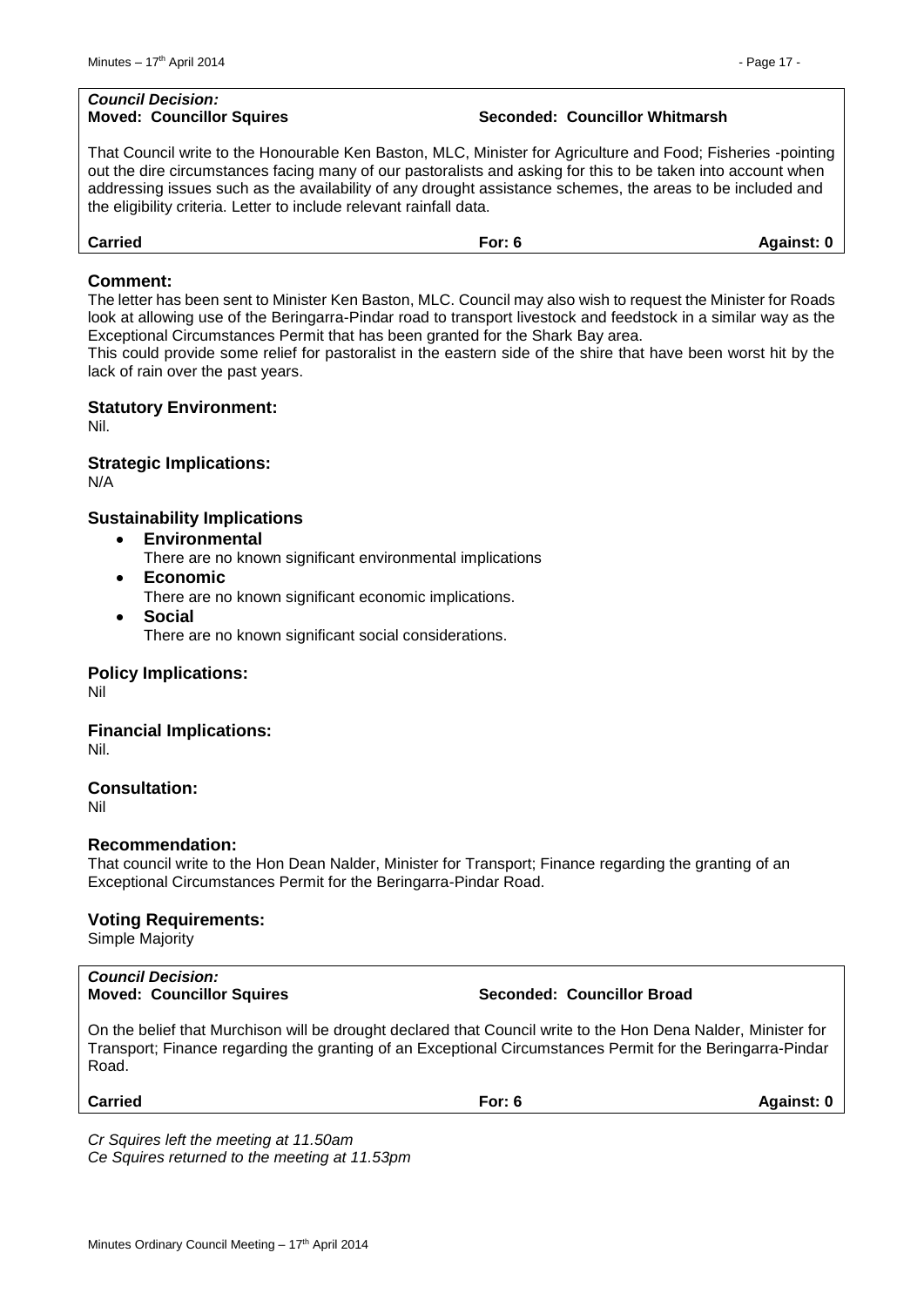#### <span id="page-17-0"></span>**18. ADMINISTRATION**

*Cr Halleen left the meeting at 11.55am Cr Foulkes-Taylor left the meeting at 11.55am*

#### <span id="page-17-1"></span>**18.1 Attendance at SKA Regional Stakeholders Meeting**

| File:              | 14 11                         |
|--------------------|-------------------------------|
| Author:            | Jenny Goodbourn               |
| Interest Declared: | Cr Halleen; Cr Foulkes-Taylor |
| Date:              | 17 April 2014                 |
| Attachments:       | N/A                           |

#### **Matter for Consideration:**

Council to consider attendance of the Shire President and Deputy Shire President at the SKA Regional Stakeholders Group meeting.

#### **Background:**

The CEO, Shire President and Deputy President have been invited to the inaugural SKA Regional Stakeholders Group meeting which is to be held in Geraldton on the 28<sup>th</sup> April. The meeting is being held at the MWDC board room. The primary focus of the meeting will be to provide an update on the SKA project and give members an opportunity to provide feedback. This is separate to the SKA Utilities Working Group, which had its first meeting in January. I have recently been working with Bernie Miller of MRWA and Alison Fowler of the Department of Premier & Cabinet regarding specific road information. The Utilities Group is currently compiling road information and states:- *Australia's 2011 bid to host the SKA included road upgrades as a project cost to be covered by the SKA Organisation. In order to advance the discussion on road requirements at the international level, it is necessary to understand the current condition of the road, how often the road is impassable due to weather conditions or maintenance activities, the practical road improvement options available and the costs associated with those options. This table aims to collect some of the existing information and identify further information required for a preliminary high-level discussion of potential road solutions.* 

I have provided traffic data counts for the Carnarvon-Mullewa Road and Beringarra-Pindar Road and am working with the group to develop the details of the current road conditions.

#### **Comment:**

With such a major development it is imperative that we have representation on the group, in fact it was one of the major things that came out of the ASKAP development that issues such as roads were not properly addressed and council and local stake holders were not consulted from the beginning. Therefore it would be good for at least one council representative to attend the meeting. Per 8.1.2 of the Shire of Murchison policy manual council needs to discuss the attendance prior to the meeting and decide who is to attend the meeting and in what capacity. If the attendance is in the capacity of a councillor then the travel costs would be covered for the member attending.

President Halleen has asked whether we would be able to join via a video link from Boolardy. This would save time and travel and CSIRO have equipment there that should be able to facilitate this. At the time of writing this item we have not received a reply as to whether this is a viable option or not. Hopefully we will have a response before the meeting.

The CEO advised that she would be attending the meeting.

Cr Broad felt that there did not need to be 2 councillors and the CEO. He felt that the CEO would be sufficient. Cr Williams felt the CEO and 1 councillor. Cr Whitmarsh said that for such a short meeting it should only be the CEO and 1 councillor. There was a possibility that we could join from Boolardy via satellite link but this has subsequently not been achievable.

#### **Statutory Environment:**

Nil.

#### **Strategic Implications:**

N/A

#### **Sustainability Implications**

- **Environmental**
	- There are no known significant environmental implications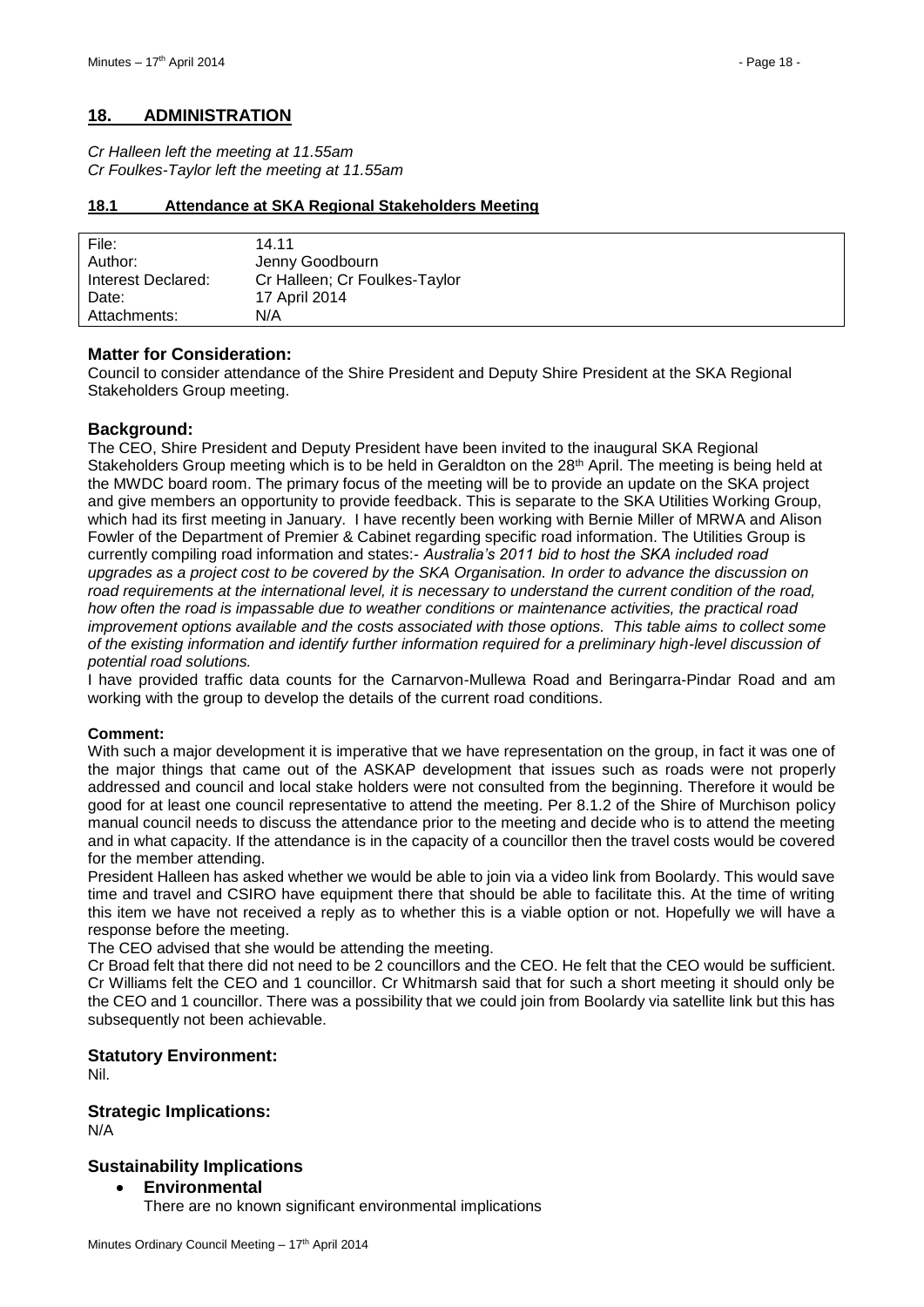**Economic**

There are no known significant economic implications.

 **Social** There are no known significant social considerations.

#### **Policy Implications:**

Nil

**Financial Implications:** Nil.

#### **Consultation:**

Nil

#### **Recommendation:**

That council support the CEO & one Councillor attending the inaugural SKA Regional Stakeholders Group meeting.

#### **Voting Requirements:**

Simple Majority

| <b>Council Decision:</b><br><b>Moved: Councillor Broad</b>                                                        | Seconded: Councillor Williams |            |
|-------------------------------------------------------------------------------------------------------------------|-------------------------------|------------|
| That council support the CEO & one Councillor attending the inaugural SKA Regional Stakeholders Group<br>meeting. |                               |            |
| <b>Carried</b>                                                                                                    | For: $4$                      | Against: 0 |
| Cr Halleen returned to the meeting at 12.02pm                                                                     |                               |            |

*Cr Foulkes-Taylor returned to the meeting at 12.02pm*

There was a discussion and it was decided that Cr Foulkes-Taylor would attend the meeting in person and Cr Halleen would try to join via video link.

#### <span id="page-18-0"></span>**18.2 DPaW Tenders**

| File:              | 13.7            |
|--------------------|-----------------|
| Author:            | Jenny Goodbourn |
| Interest Declared: | None            |
| Date:              | 17 April 2014   |
| Attachments:       | DPaW Response   |

#### **Matter for Consideration:**

Council to consider response from Department of Parks and Wildlife regarding tenders on Parks and Wildlife owned property.

#### **Background:**

At the March forum there was discussion on a recent tender on a property within Murchison. The tender had been advertised in the paper but not all residents within the shire were aware of it as not all people receive newspapers. It was decided to write to DPaW and ask them to forward any tender details to the shire so that they could be forwarded out to the community. This is the same as we have requested CSIRO to do.

#### **Comment:**

A letter was sent to Mr David Rose, District Manager of DPaW to this effect on the 31<sup>st</sup> March. The reply is attached and he has asked the relevant staff to forward information to the shire in the future. Hopefully this will enable us to disseminate the information to community members for any future works or tenders.

#### **Statutory Environment:**

Nil.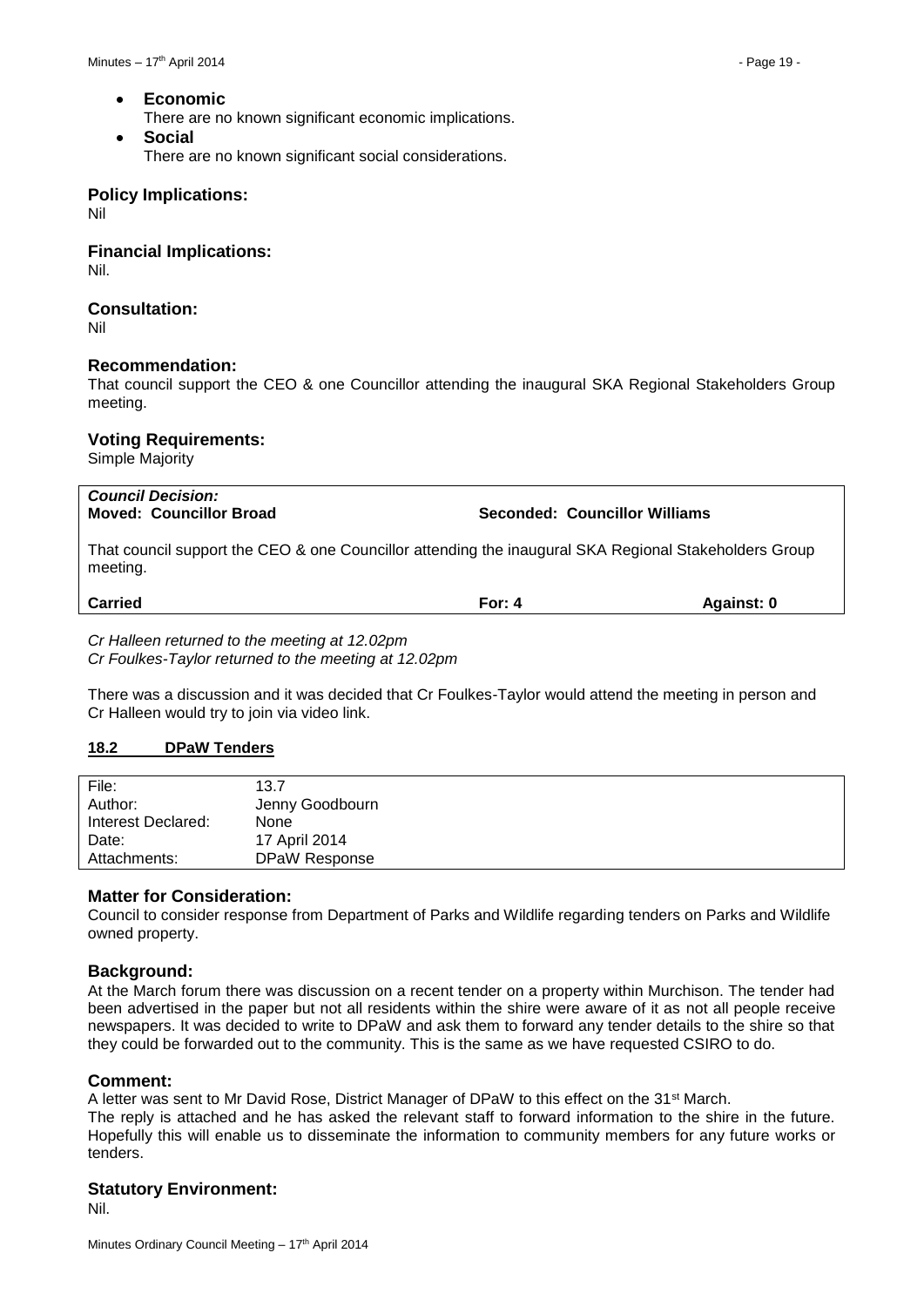#### **Strategic Implications:**

N/A

#### **Sustainability Implications**

- **Environmental**
	- There are no known significant environmental implications
- **Economic**
	- There are no known significant economic implications.
- **Social** There are no known significant social considerations.

#### **Policy Implications:**

Nil

**Financial Implications:**

Nil.

#### **Consultation:**

Nil

#### **Recommendation:**

That council note the response received from the Department of Parks and Wildlife.

#### **Voting Requirements:**

Simple Majority

*Council Decision:*

#### **Moved: Councillor Broad Seconded: Councillor Whitmarsh**

That council note the response received from the Department of Parks and Wildlife.

**Carried For: 6 Against: 0**

#### <span id="page-19-0"></span>**18.3 ICPA Thanks**

| File:              | 8.3                |
|--------------------|--------------------|
| Author:            | Jenny Goodbourn    |
| Interest Declared: | None               |
| Date:              | 17 April 2014      |
| Attachments:       | <b>ICPA thanks</b> |
|                    |                    |

#### **Matter for Consideration:**

Council to consider letter of thanks from the ICPA.

#### **Background:**

At the September 2013 meeting council resolved:

#### *Council Decision:* **Moved: Councillor Halleen Seconded: Councillor Squires**

That Council makes a donation of \$1,000 towards the sponsorship of the ICPA Annual State Conference to be held in Perth in March 2014.

| <b>Carried</b> | $\mathsf{r}$ or: $\mathsf{r}$ | <b>Against: 0</b> |
|----------------|-------------------------------|-------------------|
|                |                               |                   |

#### **Comment:**

A letter has been received from the ICPA thanking the shire for their donation of \$1,000 and giving a report on this year's conference.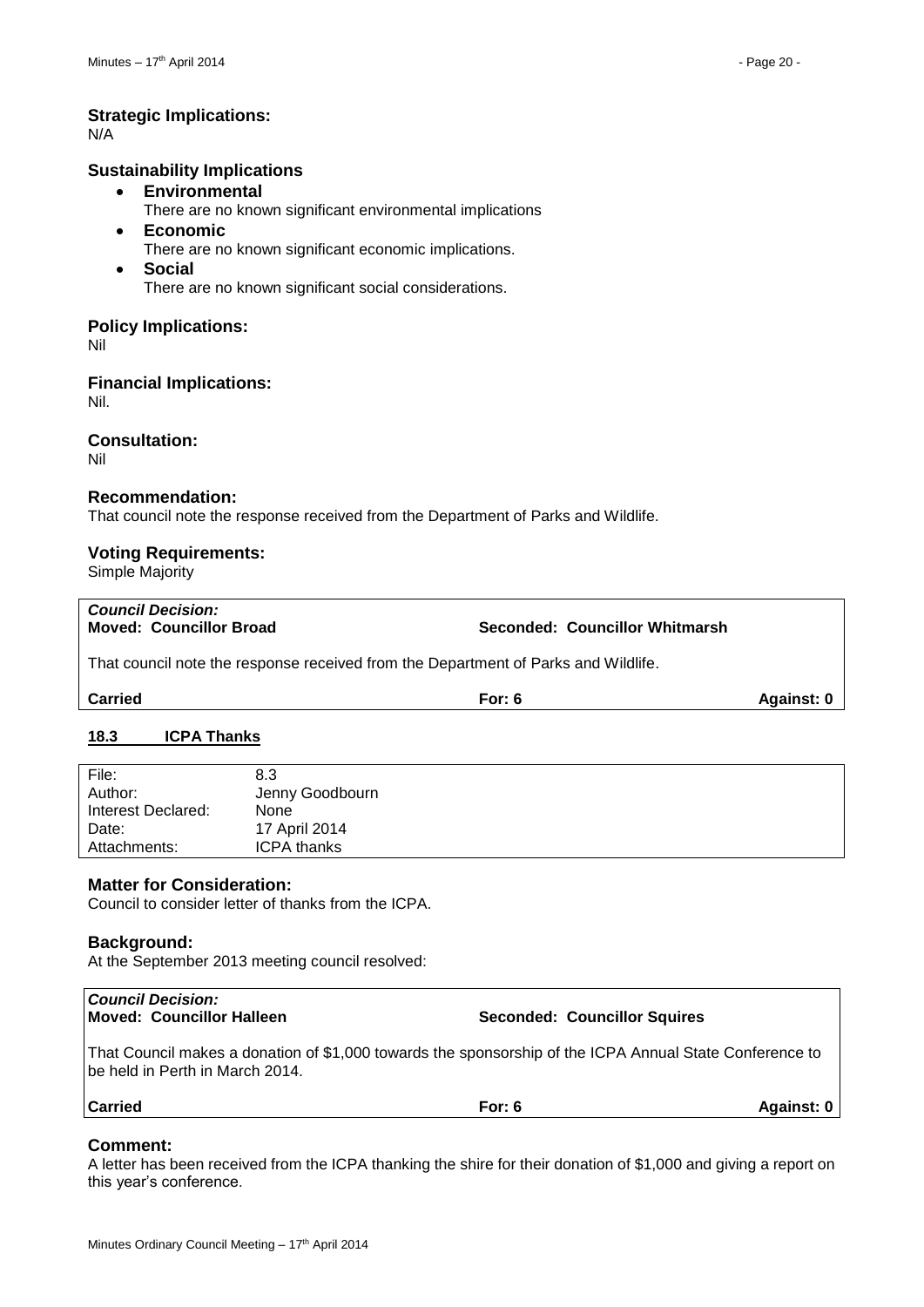It is good to see that the conference was well attended and a number of pertinent issues were raised and discussed.

It was also good to see that the shires donation was acknowledged through several media types including PowerPoint presentation, print and Facebook.

Cr Foulkes-Taylor noted that the ICPA is a fantastic organisation working hard for education access for regional children.

#### **Statutory Environment:**

Nil.

#### **Strategic Implications:**

N/A

#### **Sustainability Implications**

- **Environmental**
	- There are no known significant environmental implications
- **Economic**
	- There are no known significant economic implications.
- **Social** There are no known significant social considerations.

#### **Policy Implications:**

Nil

**Financial Implications:**

Nil.

**Consultation:**

Nil

#### **Recommendation:**

That council note the letter of thanks received from the ICPA.

#### **Voting Requirements:**

Simple Majority

| <b>Council Decision:</b><br><b>Moved: Councillor Whitmarsh</b> | <b>Seconded: Councillor Squires</b> |            |
|----------------------------------------------------------------|-------------------------------------|------------|
| That council note the letter of thanks received from the ICPA. |                                     |            |
| <b>Carried</b>                                                 | For: 6                              | Against: 0 |
|                                                                |                                     |            |

#### <span id="page-20-0"></span>**19. NOTICE OF MOTION**

Nil

#### <span id="page-20-1"></span>**20. CEO ACTIVITY REPORT**

| Date                   | <b>Activity</b>                                                                                                                                   |
|------------------------|---------------------------------------------------------------------------------------------------------------------------------------------------|
| <b>CEO</b>             |                                                                                                                                                   |
| 20 <sup>th</sup> March | Discussion with Travis Bate, RSM Bird Cameron, regarding new annual review of risk<br>management that has to be considered by the Audit Committee |
| 26 <sup>th</sup> March | Attended the Murchison Regional Roads Sub Group meeting in Cue.                                                                                   |
| 28 <sup>th</sup> March | Met with Mark of Evergreen who attended the settlement to provide a revised quote for the<br>proposed bowling greens.                             |
| 1 <sup>st</sup> April  | Special meeting following annual road inspection.                                                                                                 |
| 7 <sup>th</sup> April  | Discussion with Nik, BG&E re Ballinyoo Bridge and permits required.                                                                               |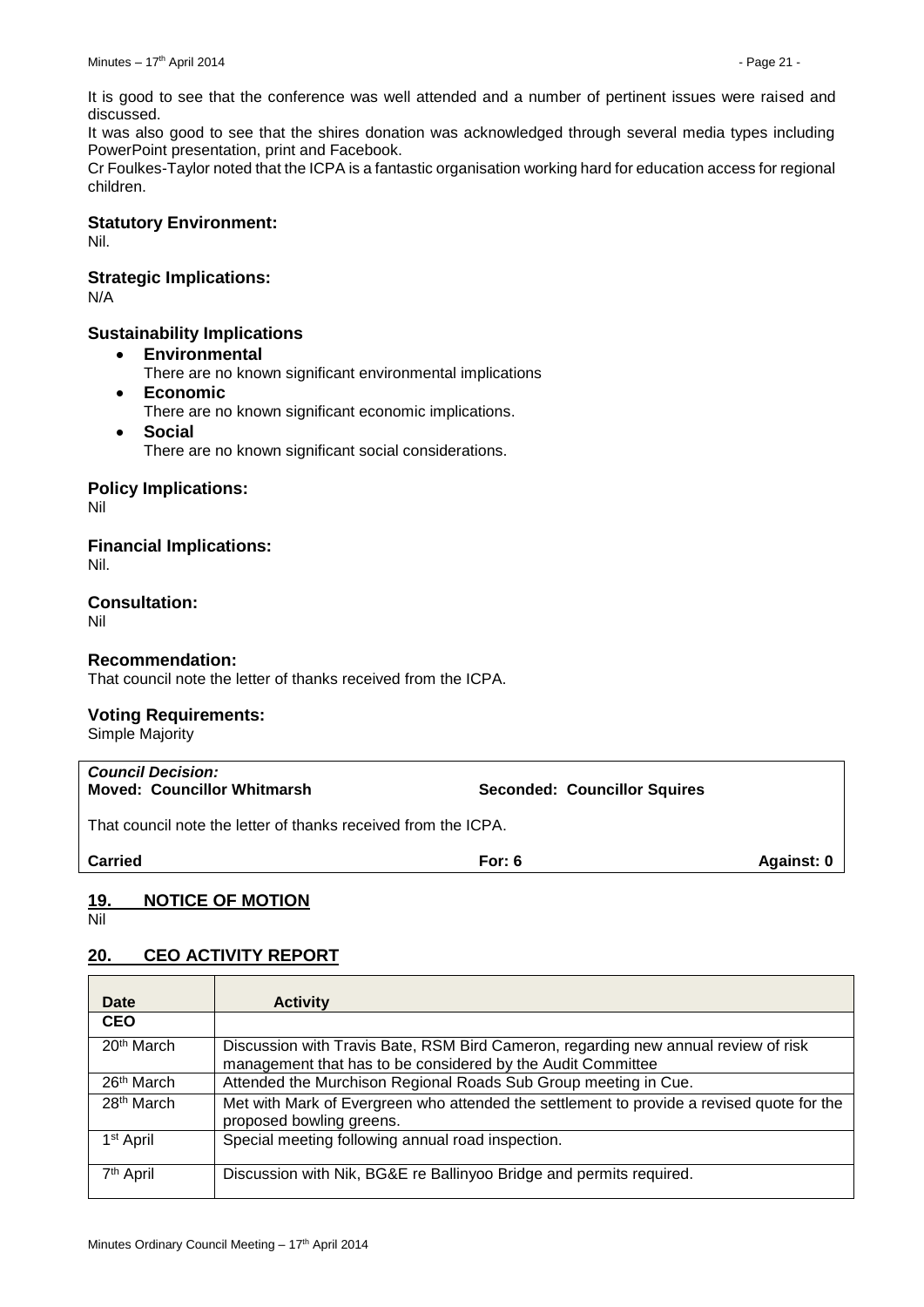| 9 <sup>th</sup> April  | Discussion with DIA re native heritage clearance for the Ballinyoo Bridge works.                                                                                                                                              |
|------------------------|-------------------------------------------------------------------------------------------------------------------------------------------------------------------------------------------------------------------------------|
| 10 <sup>th</sup> April | Discussion with Ben of Golders and Dion of Water Corp re need for a beds and banks<br>permit before Geotechnical Investigation. As the bridge is not located within a proclaimed<br>surface water area no permit is required. |
| 11 <sup>th</sup> April | Attended Regional Road Group Workshop and meeting in Geraldton                                                                                                                                                                |
| 14 <sup>th</sup> April | Discussion with Simon Wilkes from Urbis on Local Planning Scheme and Strategy<br>progress                                                                                                                                     |
| 17 <sup>th</sup> April | Dealt with CSIRO regarding proposed works to upgrade Boolardy airstrip                                                                                                                                                        |
| 17 <sup>th</sup> April | Arranged with Countrywide House Transporters and Nexus for the new staff housing to be<br>in the settlement next Wednesday $-23rd$ March                                                                                      |

Cr Squires said that he had recently been talking with Steve Douglas of the Mid West Development Commission regarding the Ballinyoo Bridge project and was concerned that things might not be moving as quickly as hoped. Steve Douglas had said we needed to see it move ahead quickly. The CEO advised that she had received the FAA agreement for the MWIP grant and it had in fact been signed by the president and herself that morning. This secures the funding and the conditions of the FAA give a 24 month period for the project to be completed. Worst case scenario is that by the time the geotechnical surveys are completed and tenders called we may have missed the cooler months this year. This could see a delay of the demolition and building of the new bridge to this time in 2015 but would still see completion well within the two year period.

#### **Recommendation:**

That the CEO's Activity Report be accepted.

#### **Voting Requirements:**

Simple Majority

| <b>Council Decision:</b><br><b>Moved: Councillor Foulkes-Taylor</b>                                                                                                                                                         | <b>Seconded: Councillor Squires</b> |            |
|-----------------------------------------------------------------------------------------------------------------------------------------------------------------------------------------------------------------------------|-------------------------------------|------------|
| That the CEO's Activity Report be accepted.                                                                                                                                                                                 |                                     |            |
| Carried                                                                                                                                                                                                                     | For: $6$                            | Against: 0 |
| Cr Broad left the meeting at 12.20pm<br>Cr Broad returned to the meeting at 12.22pm<br>Brian Wundenberg left the meeting at 12.22pm<br>Brian Wundenberg returned to the meeting at 12.23pm<br><b>URGENT BUSINESS</b><br>21. |                                     |            |
| <b>Council Decision:</b><br><b>Moved: Foulkes-Taylor</b>                                                                                                                                                                    | <b>Seconded: Squires</b>            |            |
| That council deal with one urgent item.                                                                                                                                                                                     |                                     |            |
| <b>Carried</b>                                                                                                                                                                                                              | For: $6$                            | Against: 0 |
| <b>Murchison Community Fund Request</b><br>21.1                                                                                                                                                                             |                                     |            |

<span id="page-21-1"></span><span id="page-21-0"></span>

| File:              | 4.62.1          |
|--------------------|-----------------|
| Author:            | Jenny Goodbourn |
| Interest Declared: | None            |
| Date:              | 17 April 2014   |
| Attachments:       |                 |

#### **Matter for Consideration:**

Endorsement of the Murchison Community Fund's decision regarding a funding request.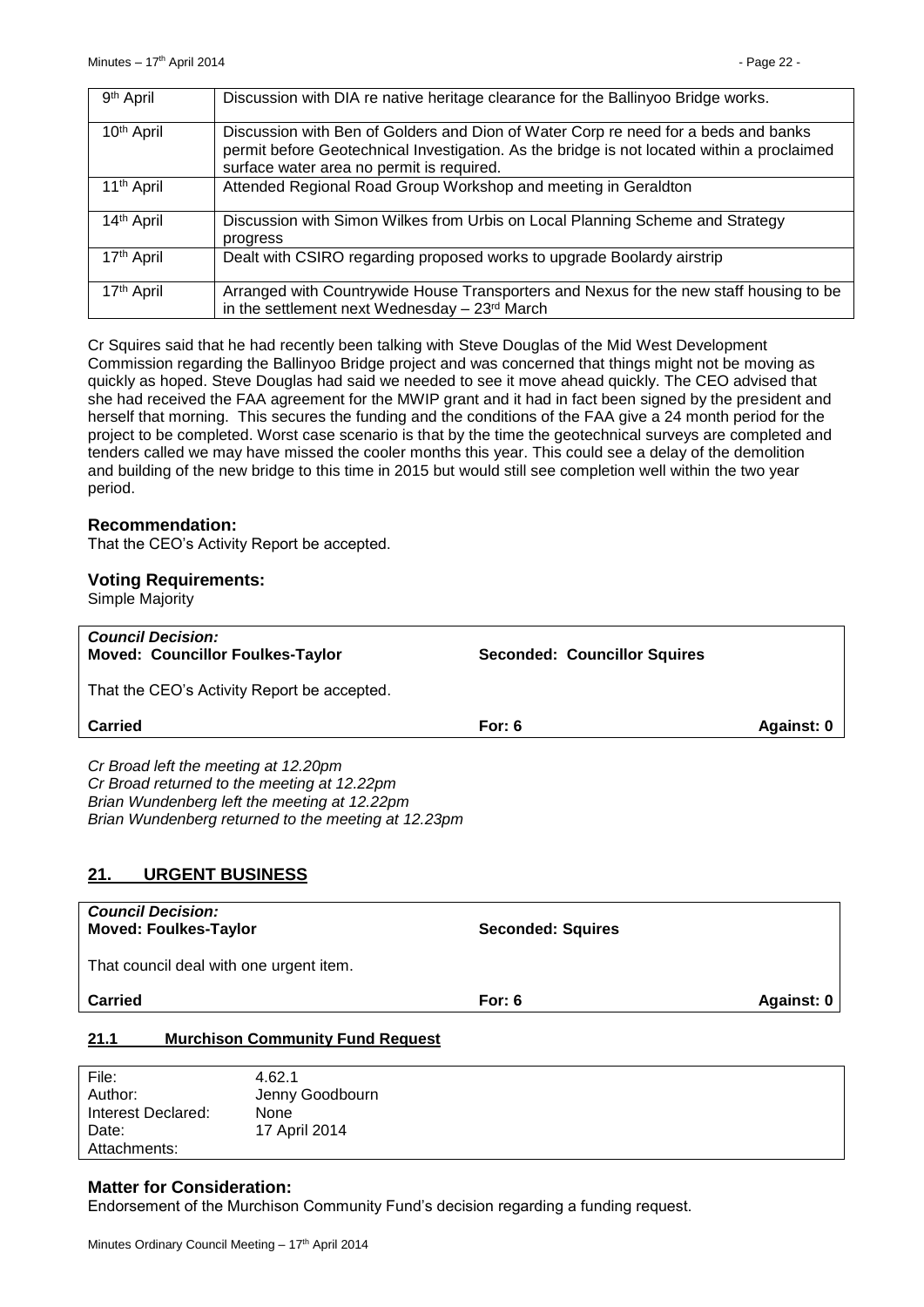#### **Background:**

At the February meeting council resolved:

| <b>Council Decision:</b><br><b>Moved: Councillor Foulkes-Taylor</b>                                                       | <b>Seconded: Councillor Broad</b> |            |
|---------------------------------------------------------------------------------------------------------------------------|-----------------------------------|------------|
| That council does approve the request from the ICPA to use the sports centre complex for an ICPA activity<br>camp in May. |                                   |            |
| <b>Carried</b>                                                                                                            | For: $6$                          | Against: 0 |

The camp is being held on the  $2<sup>nd</sup> - 5<sup>th</sup>$  May.

#### **Comment:**

The Murchison Community Fund received an application for funding from ICPA – Meekatharra Air Branch for a grant of \$1,305. The money is to be used to cover costs to enable 2 or 3 Uni students to attend the ICPA school camp and give a "robotics workshop". The workshop will expose the ICPA students to the basics of engineering and construction by way of having fun while learning.

A break-up of the costs has been provided and the members of the Murchison Community Fund are in support of the grant application. As this event is scheduled to take place prior to the next meeting this item is being presented for council's consideration today.

#### **Statutory Environment:**

Nil.

#### **Strategic Implications:**

N/A

#### **Sustainability Implications**

- **Environmental**
	- There are no known significant environmental implications
- **Economic**
	- There are no known significant economic implications.
- **Social**

There are no known significant social considerations.

#### **Policy Implications:**

Nil

### **Financial Implications:**

Nil.

## **Consultation:**

Nil

#### **Recommendation:**

That subject to Community Fund Committee approval council support the application for \$1,305.

#### **Voting Requirements:**

Simple Majority

| <b>Council Decision:</b> |  |
|--------------------------|--|
| Moved: Foulkes-Taylor    |  |

#### **Seconded: Councillor Whitmarsh**

That subject to Community Fund Committee approval council support the application for \$1,305.

**Carried For: 6 Against: 0**